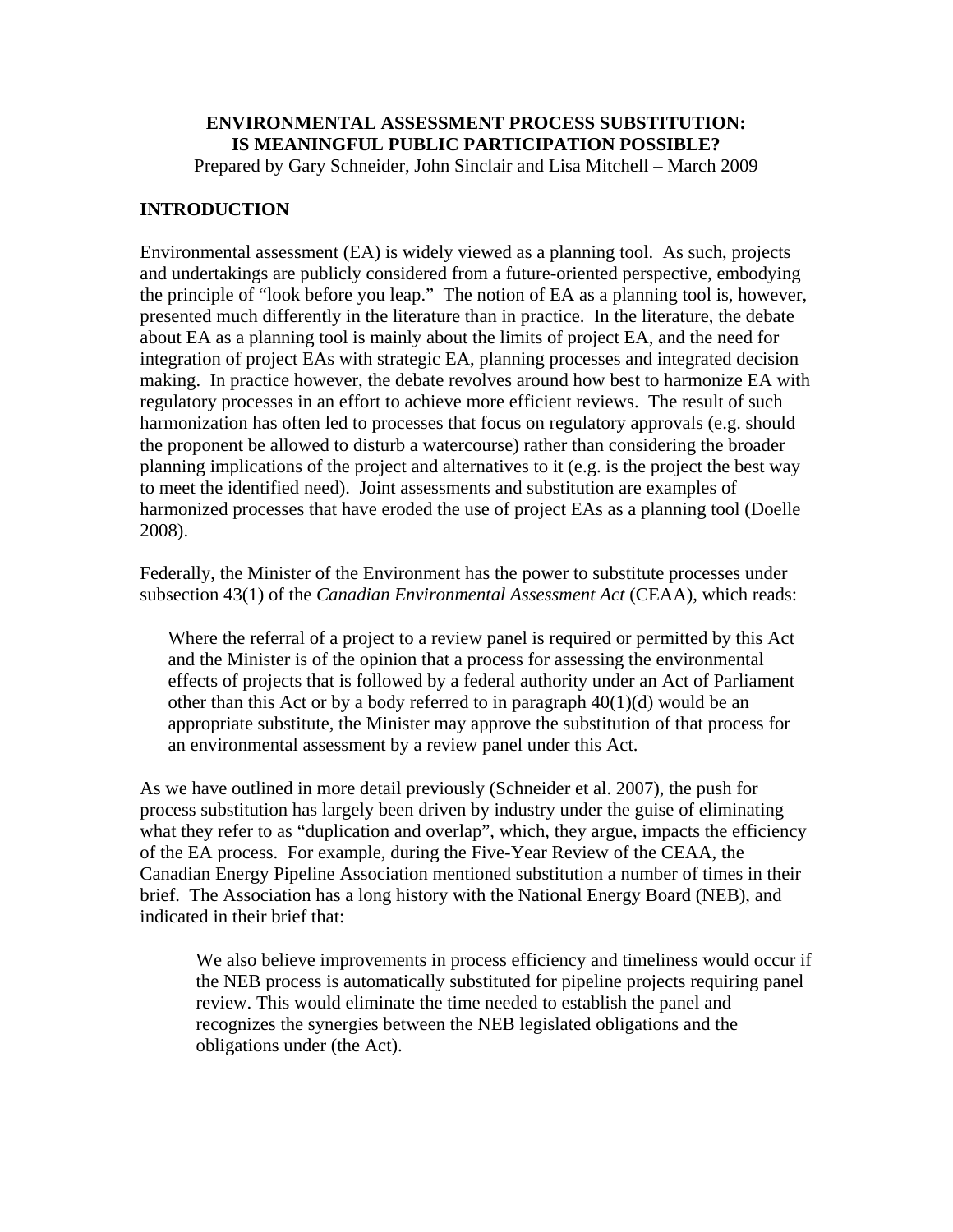The NEB moved the substitution issue along by requesting that its process be substituted for the CEAA requirements, as provided for under sections 43 of the Act in the case of the Emera Brunswick Pipeline (National Energy Board 2005; Schneider et al. 2007). The Board noted that both agencies have an obligation to "optimize environmental assessment", and the federal EA process duplicated aspects of its own review. It argued that with a decade of experience working for inter-jurisdictional coordination of EA through harmonized, joint hearings processes, there was an opportunity now to "reduce unnecessary complexity and uncertainty in its regulatory process, and [doing so] would be responsive to the need for efficient, effective EA of federally-related energy infrastructure" (National Energy Board 2005: 1). No public consultation was undertaken prior to the decision by the Federal Minister of the Environment to substitute the NEB process for that of the CEAA process, despite the fact that this decision marked the first attempt at process substitution under the CEAA.

The problem many people had with this substitution decision relates to the differing mandates of the Canadian Environmental Assessment Agency (CEA Agency) and the NEB and the approach of the NEB to public participation (Schneider et al. 2007; Fitzpatrick and Sinclair 2009). In our initial assessment of the Emera case, we established that the CEAA is meant to "achieve sustainable development by conserving and enhancing environmental quality and by encouraging and promoting economic development that conserves and enhances environmental quality" through EA. The NEB, conversely, exists to "regulate international and interprovincial aspects of the oil, gas and electric utility industries" (Schneider et al. 2007). The differing mandates underscore the planning versus regulation responsibilities of the organizations. In terms of public participation, the NEB process uses quasi-judicial hearings, which contravene the intent and process of public hearings under the CEAA and limit the potential of deliberations to narrowly focused issues (Fitzpatrick and Sinclair 2009). Our first look at participation in this case indicated that most members of the public who engaged in the Emera Brunswick Pipeline hearing entered into the process with little or no understanding of the NEB regulatory process and were intimidated by it (Schneider et al. 2007).

The purpose of this paper is to present the first hand experiences of people who participated in the environmental impact assessment of the Emera Brunswick Pipeline, the first and only substitution of a panel review under the CEAA for that of the NEB. In doing so we pay particular attention to the basic tenets of meaningful public participation and consider the extent to which the public was able to raise and discuss issues related to the planning mandate of the CEAA.

#### **APPROACH**

We followed a qualitative approach to carrying out our research in order to elicit the stories of people who participated in the Emera Brunswick Pipeline hearings. Invitations were sent out to members of the public who took part in the hearings to come to a focus group in Saint John. We selected the focus group approach to allow people to share their stories with one and other and so that we could meet personally with the participants. A premium was placed on being able to observe people and gauge the type of emotions the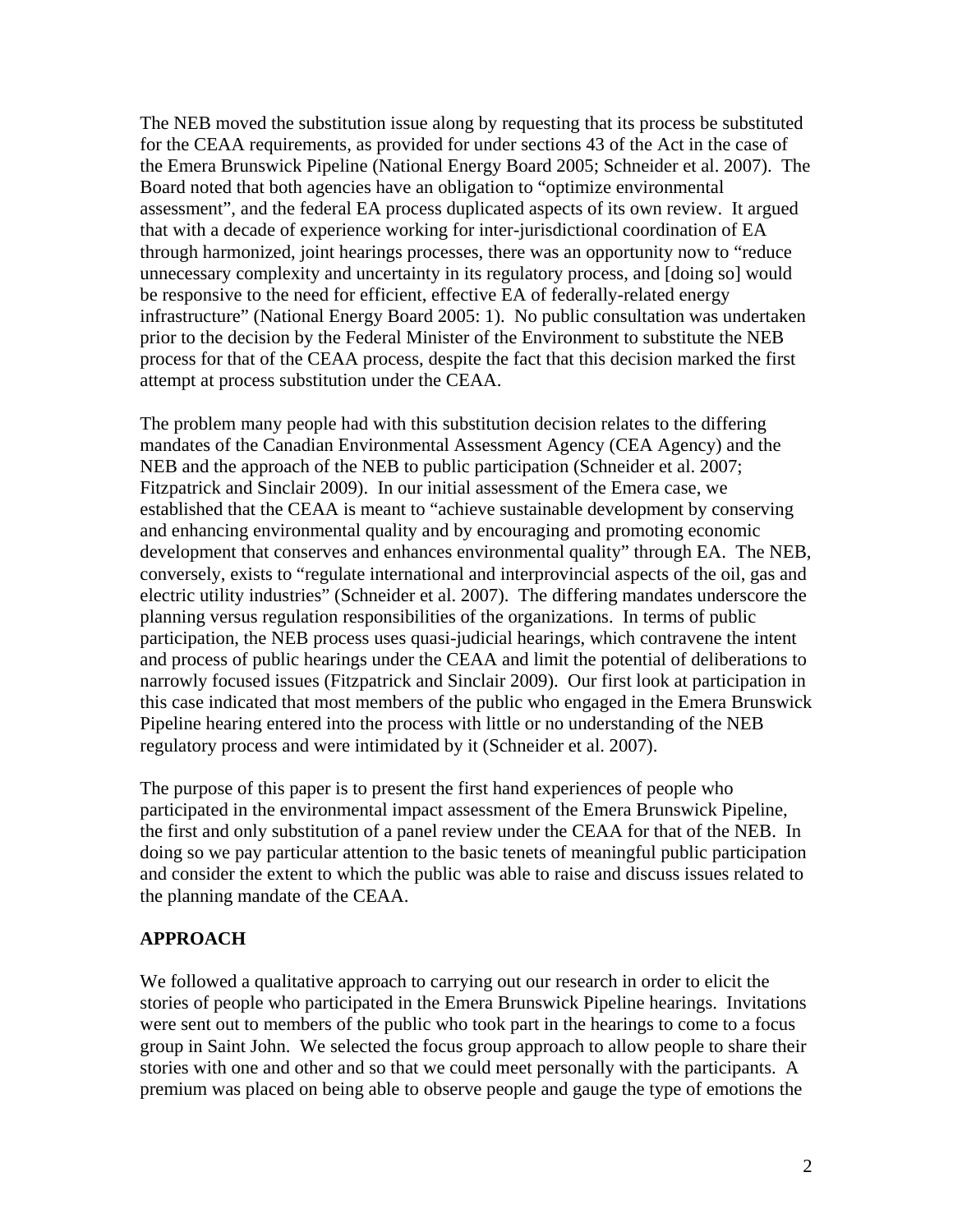group expressed about various aspects of the NEB process followed. We consulted the participant list created by the NEB to recruit participants for our work. In doing this, we used a snowball sampling technique, enlisting the help of people who participated in the NEB hearings to identify other active participants.

Thirteen people attended the workshop, held on January 15, 2009 at the Public Library in Saint John, New Brunswick. Most of the people in attendance had participated in the NEB hearings held for the Emera Brunswick pipeline project. Our discussions indicated that each had worked incredibly hard to prepare for the hearings by familiarizing themselves with the material, learning the process and seeking out support. They followed all of the rules of the game: attending information sessions, applying for participant funding, and filling out many, many forms and applications. As volunteers, they spent hours tracking down experts that might be able to help and sought support from the NEB.

Data was collected at the focus group meeting through direct note taking and through the use of notes collected on flip charts. While a guide had been established to help facilitate discussions at the workshop, participants were given time to discuss points that they deemed important. Our goal was to keep the session as open as possible allowing participants to focus on the aspects of the NEB hearings that stood out for each of them. It took some effort to get discussion underway as the participants appeared somewhat reluctant to speak. However, rather than intervening we let the momentum build. Once a few individuals were willing to "speak their mind" others quickly joined in, demonstrating their shared experience and a shared trust among the participants. Data analysis was done through transcribing meeting notes, followed by each of the authors doing an iterative search for themes grounded in the data. These themes were then related to the components of meaningful public participation from the literature. This report is based on our collective discussion of the issues within each of the themes.

It is important to note that this paper was conceived before the federal government announced in late 2008 its interest in further devolution of environmental assessment. Originally, we planned to further study the potential substitution of the federal process to bodies such as the NEB and the Canadian Nuclear Safety Commission. It seems clear now that the present government is also eager to look at substitution by provincial processes as well.

In 2007, the CEA Agency presented Terms of Reference for the Evaluation of the Substituted Brunswick Pipeline Project Environmental Assessment Process. The Terms of Reference state that the Emera Pipeline substitution was undertaken on a pilot basis to assess the application of the CEAA substitution provisions, and that it is therefore necessary to perform an evaluation to draw conclusions on the substituted process. The federal government is moving forward with a proposal that increases the likelihood of substitution without actually having thoroughly studied the lessons from the first and only substitution to date, the Emera Brunswick Pipeline. The CEA Agency is working on a final evaluation, using the Ipsos-Reid report along with information gathered from other departments. Presumably, this evaluation will be used to determine what future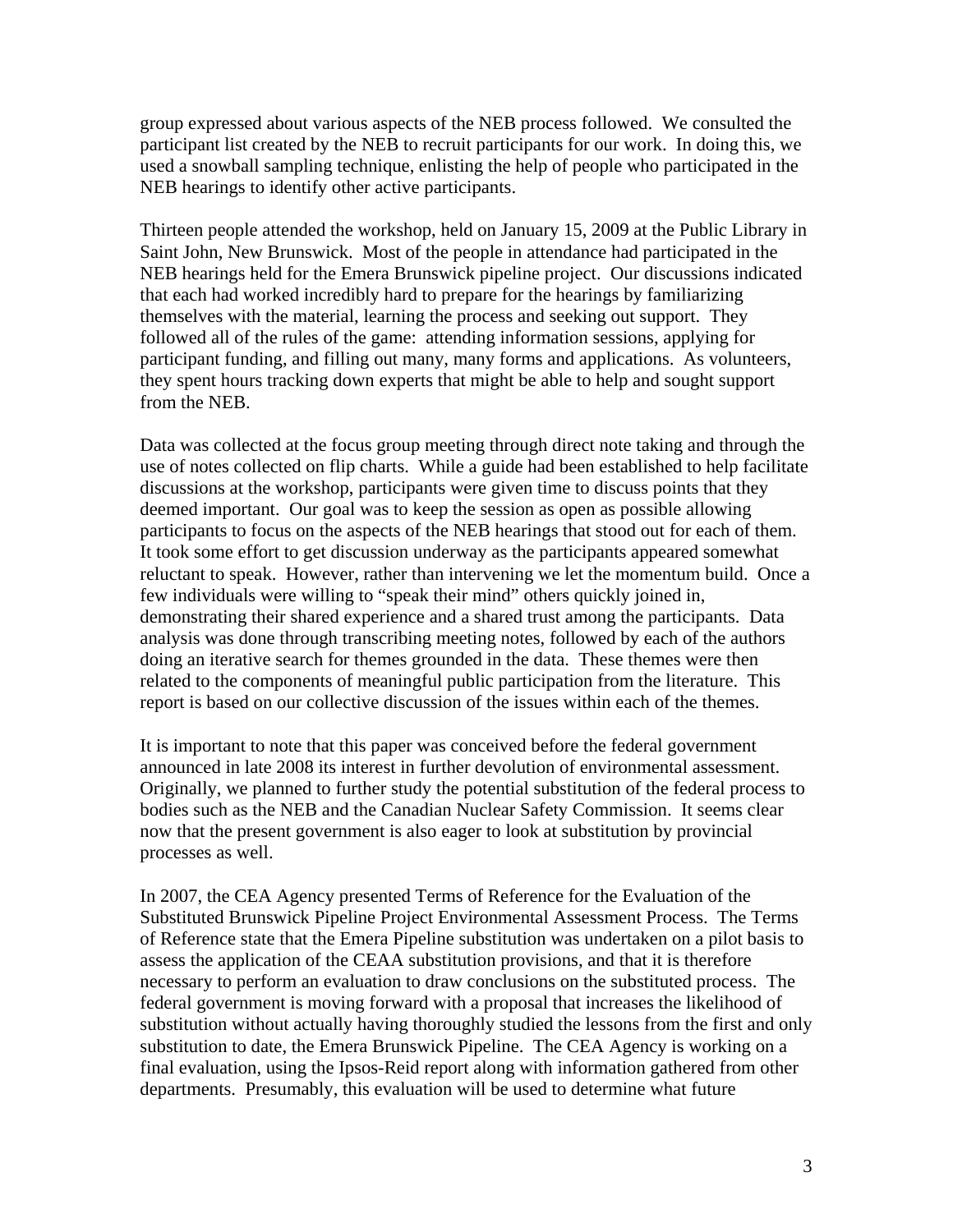substituted processes might be considered and under what criteria. Unfortunately, the evaluation was not complete at the time of this publication or prior to the federal government's stated intention to embark on the path of further substitution.

As part of our approach, we looked at the Ipsos-Reid evaluation and tried to view the document in light of the stories we heard from our focus group participants. Our findings add further data that needs to be considered before decisions about any further substitutions are made.

## **MEANINGFUL PUBLIC PARTICIPATION IN ENVIRONMENTAL ASSESSMENT**

As observed by Sinclair and Diduck (2005), Petts (1999), Wood (1995) and others, public participation has long been recognized as a cornerstone of EA. In fact, for some, the basic legitimacy of an EA process is questionable if the process does not provide for meaningful participation (Gibson 1993; Roberts 1998). As such, public participation can be found as a theme in the preamble and purpose sections of many EA statutes in Canada. For example, the preamble of the *Canadian Environmental Assessment Act* states that:

the Government of Canada is committed to facilitating public participation in the environmental assessment of projects to be carried out by or with the approval or assistance of the Government of Canada and providing access to the information on which those EAs are based.

The purpose section of the CEAA states in paragraph  $4(1)(d)$ :

The purposes of this Act are (d) to ensure that there be opportunities for timely and meaningful public participation throughout the environmental assessment process.

The benefits of public participation in EA have been clearly described in both theoretical and practical terms. A key theoretical argument is that participation actualizes fundamental principles of democracy, and strengthens the democratic fabric of society (Parenteau 1988; Sinclair and Diduck 1995; Shepard and Bowler 1997; Petts 2003). This argument situates EA as a key channel through which the public can choose to participate directly in the decisions that affect them. A related point is that EA provides a vehicle for individual and community empowerment (Fitzpatrick and Sinclair 2003). This recognizes that meaningful participation in decision making enables individuals and organizations to adapt to environmental change, and also to generate change through the expression of human agency. Another suggestion is that participation is conducive to broad-based individual and social learning that could enable the transition to sustainability (Webler et al. 1995; Palerm 2000; Sinclair and Diduck 2001; Diduck and Mitchell 2003; Fitzpatrick and Sinclair 2003). Such a view clarifies the link between the need for learning to occur at multiple levels to achieve sustainability goals.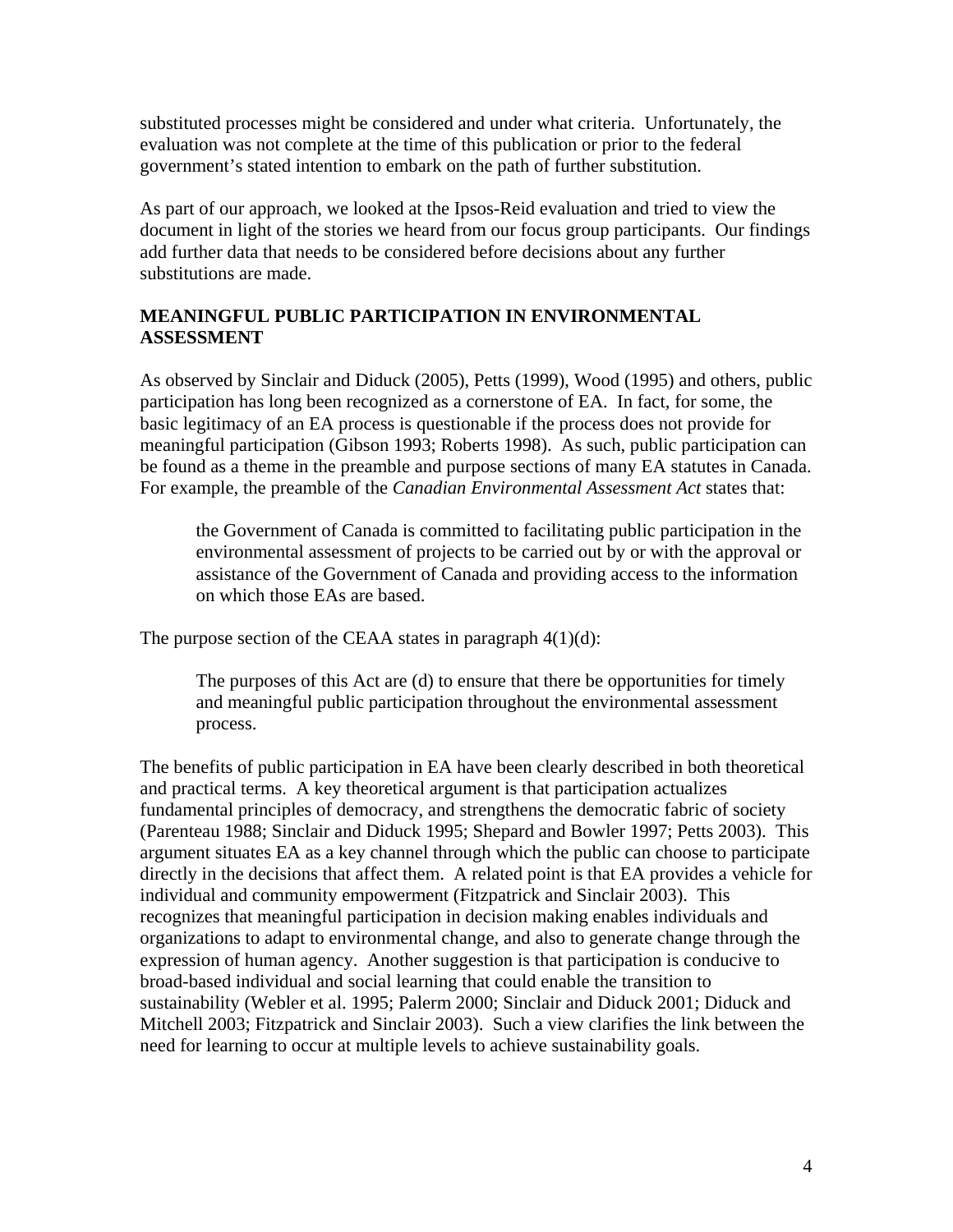In practical terms, the benefits of public participation are numerous and touch on law, politics, conflict resolution, planning, and decision making (e.g., Susskind and Cruikshank 1987; McMullin and Nielson 1991; Smith 1993; Meredith 1995; Webler et al. 1995; Shepard and Bowler 1997; Petts 1999; Usher 2000). Sinclair and Diduck (2005), Fitzpatrick and Sinclair (2003) and Petts (2003) provide lists of these practical benefits including outcomes such as; access to local and traditional knowledge from diverse sources, broadening the range of potential solutions, more balanced decision making and avoiding costly and time consuming litigation.

In light of these benefits, much consideration has been given to what might constitute the basic elements of meaningful public participation in EA. During the Five-Year Review of the CEAA, then-Minister of Environment David Anderson indicated to Canadians that one of the three key goals of the review was the identification of provisions for more meaningful public participation. He established that:

Meaningful public participation in an environmental assessment ensures that all interested persons and organizations have the opportunity to contribute their knowledge and views, and to see how their contributions are used. As a result, proponents and government decision makers receive better information – enabling them to more effectively address public concerns – and final decisions better reflect values (CEA Agency 2001: 22).

Stewart and Sinclair (2007) take these ideas further and establish the basic elements of meaningful participation based on research with public, private and civic sector EA participants in Canada (Table 1).

More recently, the Canadian Environmental Assessment Agency (CEA Agency) took steps to introduce new guidance material for regulatory authorities on public participation (CEA Agency 2008). Section 4 of this new guidance material outlines the basic elements of meaningful participation and establishes that the "planning and implementation of meaningful public participation will help to:

- make better informed, better quality decisions;
- obtain valuable information about the environment and potential impacts;
- enhance understanding of the public's interests, concerns and priorities;
- create a positive foundation for working with interested parties to build trust, resolve problems, make informed decisions and reach common goals;
- increase communication, transparency and accountability with the public;
- avoid or minimize adverse environmental effects;
- meet the Ministerial Guideline's key elements for meaningful public participation;
- meet the purpose of the Act to ensure opportunities for timely and meaningful public participation throughout the EA process;
- address public concerns early in the process, thereby reducing likelihood for conflicts, costly delays, stoppages, litigation, etc.;
- correct misinformation or rumours about proposed projects;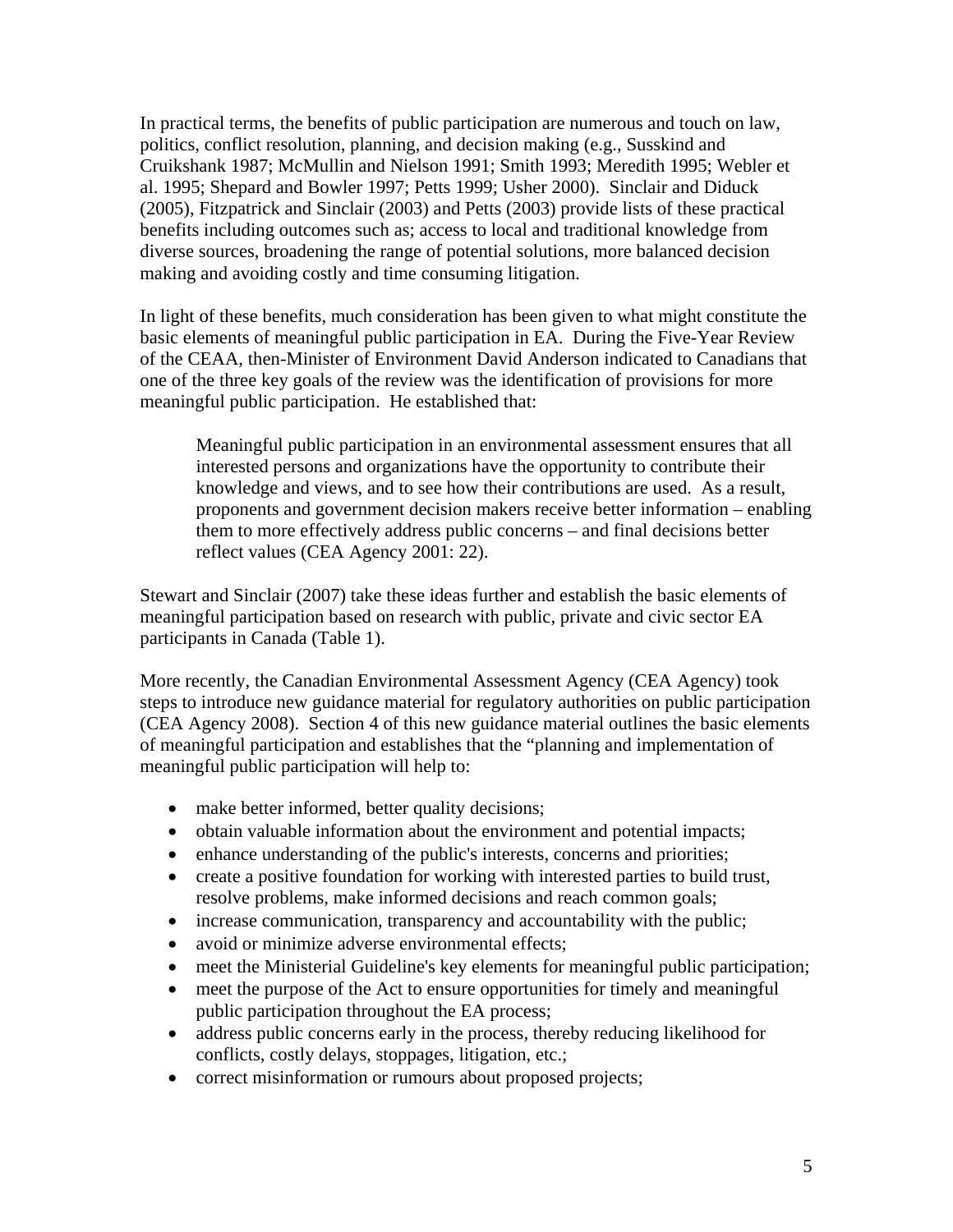- align the project design with public priorities and expectations before significant resources have been invested in detailed project planning; and
- increase the credibility of EA decisions and decision makers (CEA Agency 2008).

| <b>Integrity and accountability</b>              |
|--------------------------------------------------|
| Transparency (including transparent results)     |
| Sincerity of lead agency                         |
| Process intentions are clear                     |
|                                                  |
| <b>Influence</b>                                 |
| <b>Fair notice and time</b>                      |
| <b>Appropriate timing of participation</b>       |
| <b>Inclusiveness and adequate representation</b> |
| Engaging interested and affected public          |
| <b>Participant support</b>                       |
|                                                  |
| <b>Fair and open dialogue</b>                    |
| Positive communicative environment               |
| Capacity building                                |
| Interactive formats (workshops / fieldtrips)     |
| <b>Multiple and appropriate methods</b>          |
| Multiple techniques                              |
| <b>Staged process</b>                            |
| <b>Appropriate techniques</b>                    |
| Consult on design                                |
| <b>Adequate and accessible information</b>       |
| <b>Informed participation</b>                    |

Table 1: Essential elements of meaningful public participation

# **EMERA BRUNSWICK PIPELINE – PARTICIPANTS SPEAK ABOUT THEIR PARTICIPATION IN A PILOT SUBSTITUTION**

Given the stated components of meaningful public participation in environmental assessments, did the Emera Brunswick Pipeline hearing meet these goals? The elements of meaningful public participation identified in Table 1 were used as a framework around which to present our findings. The following presents the data from the focus group that related to the elements, painting a picture of a process that did not have the characteristics of meaningful public participation from the participant's perspective.

# INTEGRITY AND ACCOUNTABILITY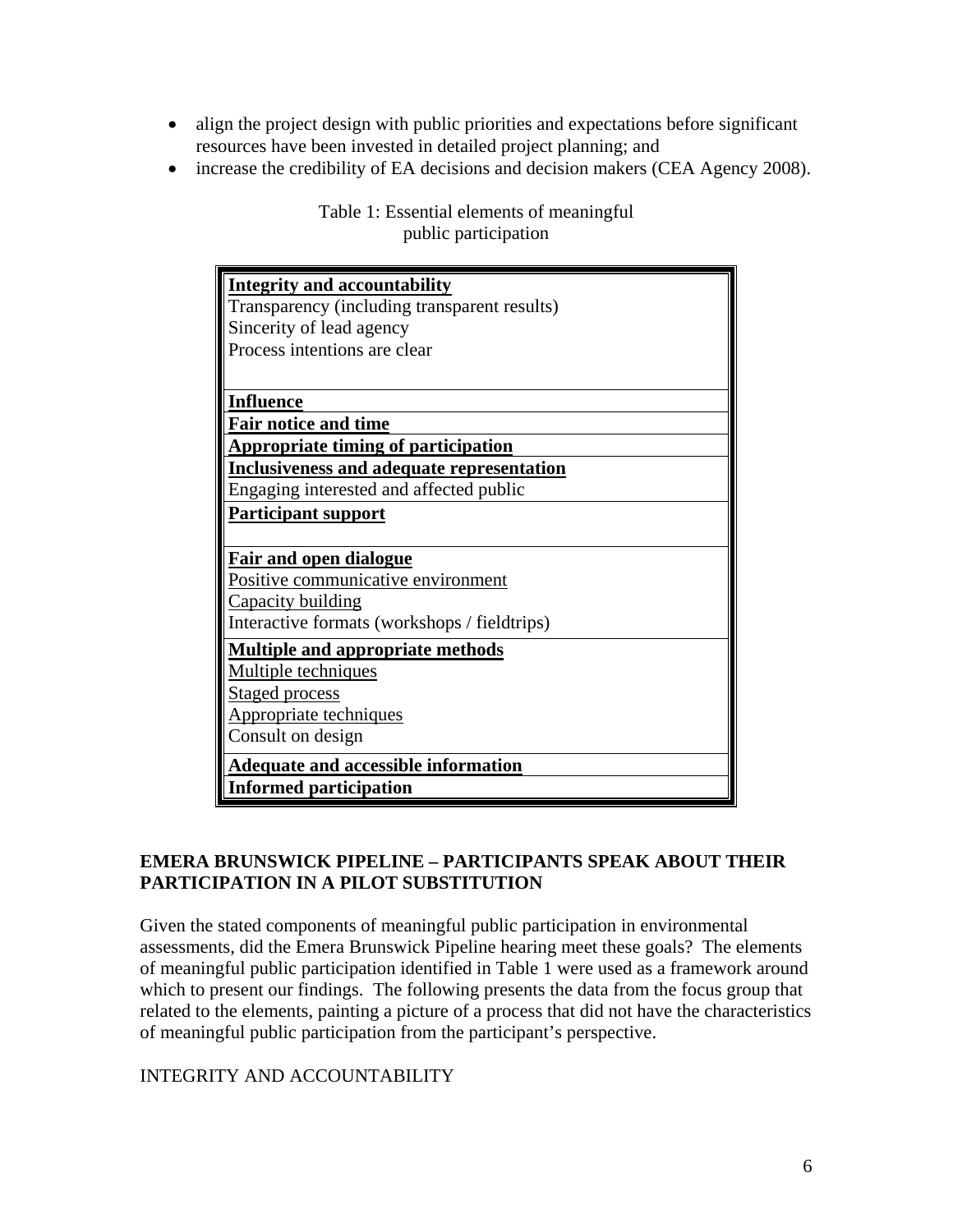It is one thing to expect industry to fully participate in an environmental assessment process; they have existing legal staff, familiarity with the process and the ability to write-off costs for tax purposes. In addition, industry participants usually have the most to gain financially, so spending \$500,000 to participate in an assessment can be a sound fiscal risk if you stand to make billions when the project moves ahead. The general public, on the other hand, rarely has adequate funds and for the most part donates their time when they participate in these processes. Public participants also regularly face serious repercussions as a result of their participation within the community itself, being viewed as against progress, development and job creation.

Given these inherent disadvantages, the concepts of integrity and accountability are closely linked to meaningful public participation. Integrity in this case refers to the adherence to moral and ethical principles – fairness, if you will. Accountability in the realm of environmental assessment covers all participants – from the public to the industry to the governments to the decision makers. When properly conducted, EA is an open and accountable decision-making process. Unfortunately, the integrity and accountability within the substituted NEB process was found to be lacking.

Focus group participants commented on how their local and federal politicians had let them down. Politicians who appeared to be interested in the process in the early stages later pulled out of the hearings, including one federal MP who was at an auction next door to the hearing room. One of the focus group participants recalled asking him why he was not participating in the hearings and reported that he stated, "I don't have time for this."

One participant said that the process was designed for lawyers in the oil and gas industry. "We had no legal training. No oil and gas company would ever send a new lawyer, untrained, to something like this." The Friends of Rockwood Park (FRP), a local citizens group, received \$50,000 under the federal Participant Funding Program. They were interested in hiring a lawyer to provide them guidance during the hearings. They were told by the CEA Agency that lawyers were discouraged and may not be funded. It seemed as though the CEA Agency did not recognize that the NEB hearing was markedly different from a regular panel review under the CEAA.

Appendix 1 provides a revealing excerpt from the NEB web site describing their Public Hearings Process. A careful read of this excerpt reveals a number of things for public participants that are much different than the CEAA hearings process. The quasi-judicial process advocated by the NEB is a process that is not learned in a two-hour information session or through a 15 minute demonstration video. Citizens and public interest groups who are seeking to meaningfully participate become overwhelmed by the burdensome nature of the process. The CEA Agency should have recognized that the NEB hearing process does not engage or support public participants in the way that the CEAA hearing process encourages. Some balance may have been achieved if the public participants had access to a skilled lawyer who understood and had experience with NEB hearings. It is important to recognize that legal advice and support is only one of the tools necessary to effectively participate in this quasi-judicial process. Public participants also need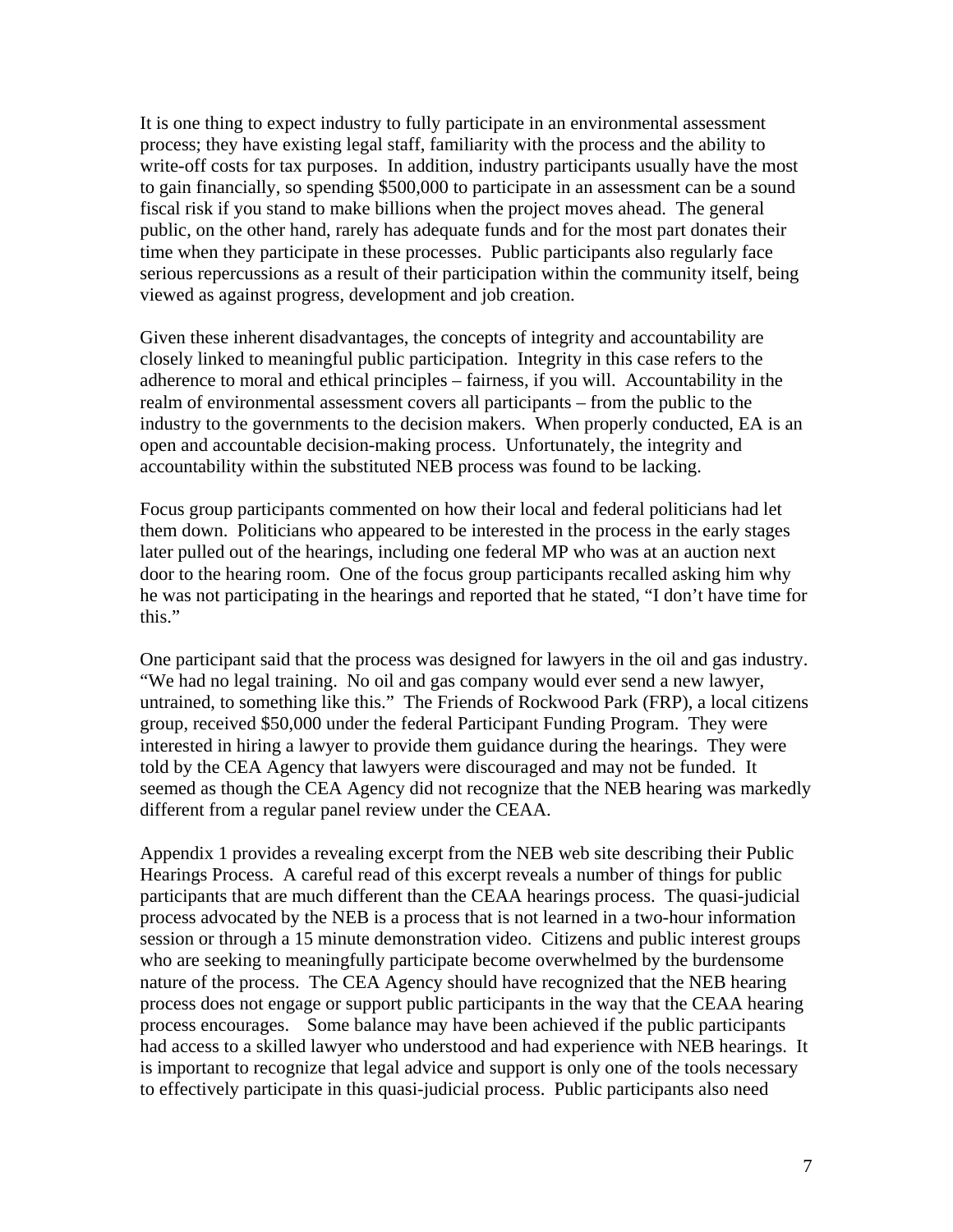support to engage with technical experts in a timely manner in order to put forward the evidence necessary for a persuasive case. The public participants in the Emera Brunswick Pipeline hearings had no support for legal expertise and very little support for technical experts.

Given that most of the focus group participants had no history with the oil and gas industry, they struggled to find independent, affordable expertise able to offer assistance. Partly this was due to timing – participants said they tried to find help but it was too short a time after the money was actually made available. There was also a problem identifying just who would be able to provide credible information. One participant said "We had no idea, no clue, as to who to call for expertise." While the oil and gas industry has a bevy of consultants they have used in the past and can afford to draw upon, the public has no such list nor can they afford to compete against industry for experts. There is far less professional expertise in this area to help public groups who lack the bankroll of the project proponents, such as oil and gas companies.

The third area of expertise where participants felt unfairly disadvantaged was in the area of assistance with the environmental assessment process itself. As one participant put it, "We talk about lawyers a lot, but we really needed someone with experience in these hearings, not just the law." There is little fairness in the process if one side feels like the deck is stacked against them. Participants commented that the quasi-judicial process may work well to test technical design issues, but it does not lend itself to a fulsome presentation of community values and sustainability aspects of the EA process.

In the context of integrity and accountability, focus group participants also commented on their concerns with the nature and actions of the NEB panel. CEA Agency review panels tend to be made up of individuals who have expertise in relevant aspects of the EA and an ability to understand the project and the potential environmental and social effects. For example, the recent White's Point Quarry and Marine Terminal joint federalprovincial panel was made up of prominent residents of Nova Scotia: Dr. Robert Fournier, oceanographer; Dr. Jill Grant, professional planner; and Dr. Gunther Muecke, geologist/geochemist. All three individuals brought expertise to the table that added value to their evaluation of the proposed project. As well, all three had spent time in the area where the project was proposed. A more detailed description of their backgrounds and qualifications can be found in Appendix B.

In the Lower Churchill Joint Panel Review recently announced for a hydro-electric development in Labrador, a five-member panel has been appointed. The panel includes Lesley Griffiths, planner and EA expert; Herbert Clarke, senior-level experience in energy and industrial projects; Dr. Meinhard Doelle, lawyer and EA expert; Dr. Keith Chaulk, biologist and resident of Labrador; and James Igloliorte, former judge and resident of Labrador. The panellists have a mix of backgrounds and cultures that will hopefully stand the people in Happy Valley-Goose Bay in good stead. A more detailed description of their backgrounds and qualifications can be found in Appendix B.

The make-up of the NEB panel for the Emera Brunswick Pipeline was dominated by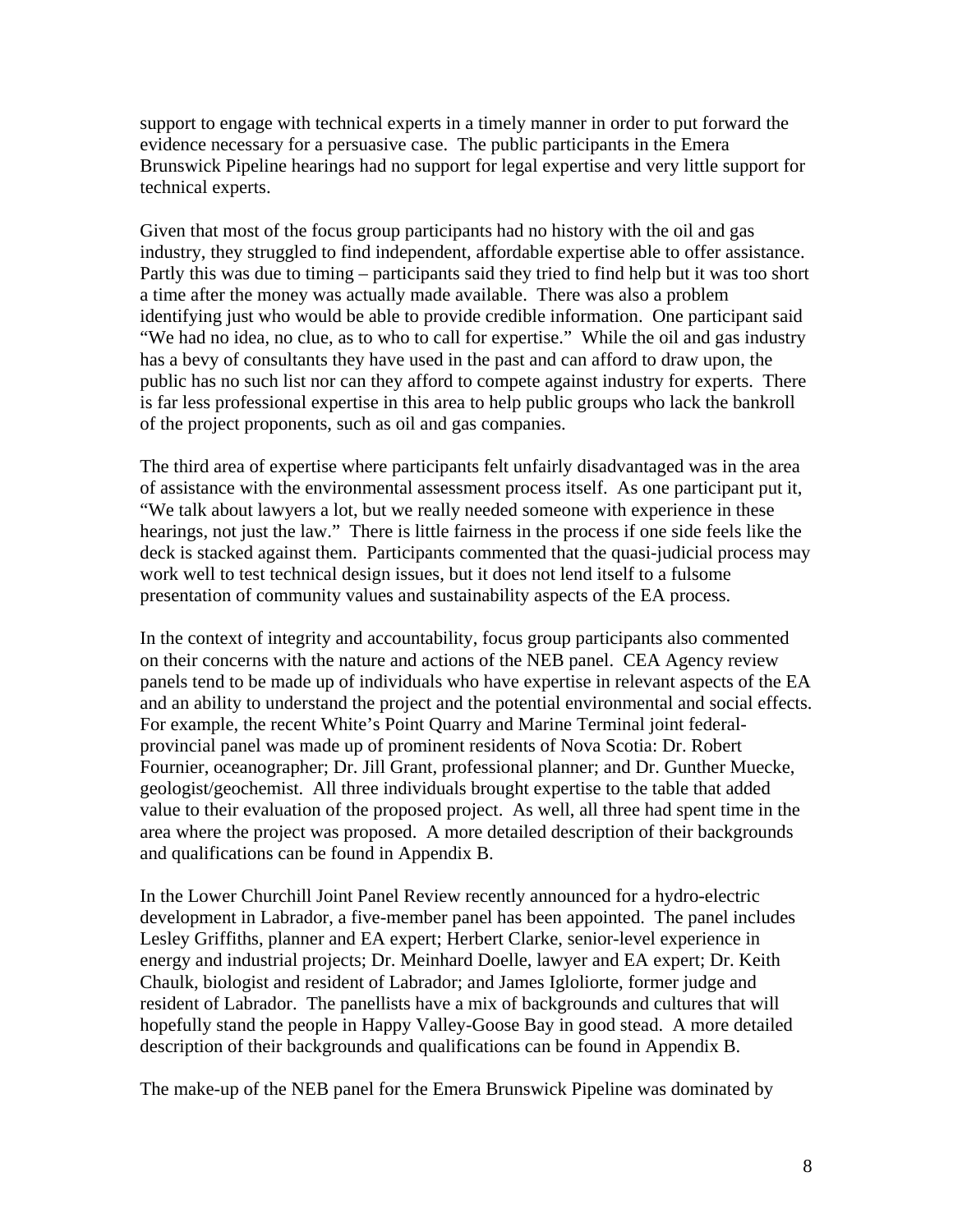individuals with backgrounds in regulatory boards and expertise in the energy sector. Although the panel chair had some background in natural resource issues, she was not well versed in environmental impact assessment and her colleagues had virtually no experience in this area. The panel members did not have experience or demonstrated expertise in planning, the backbone of EA, and none of the panel members were residents of New Brunswick. Detailed information on the backgrounds and qualifications of the panel members can be found in Appendix B.

As with the above-mentioned federal joint-review panels, the NEB panellists are qualified people from different backgrounds. However, there is less diversity in their experience, all have backgrounds with oil and gas industry or energy regulatory agencies, and they are all from outside the area. As well, a perhaps small but important point is that the panel members are employed by the regulator (the NEB). Participants in the focus group repeatedly mentioned the need for an impartial panel. To many of the participants in the Emera Pipeline hearing, the panel appeared to be more closely aligned to the oil and gas industry than to the local citizens. Several participants talked about watching NEB panel members staring off into space, as if what the public had to say did not matter, and that panellists seemed dismissive of the public.

One participant said that the "judges" should not have been from the NEB. The fact that the Chair moved up to become Vice President at the NEB in 2008 made them even more suspicious. "If she'd ruled against a pipeline company, they would complain and she'd not be a Vice President," said one participant. Another felt as though the opponents of the pipeline were "put into straightjackets." The reactions and frustrations evidence the problems with the integrity and accountability of the substituted NEB process.

#### SINCERITY OF LEAD AGENCY

Many of the focus group participants felt that the NEB clerical staff was very helpful, saying staff members were "outstanding" and helping whenever they could. As noted above, the reaction to the panel itself was quite different. A more systemic problem that goes beyond the personalities of the staff or panellists, especially in the case of federal regulators, is that there is existing ill will that has built up over a long period of time. Part of this stems from the mandates of the regulators, a problem that will continue to foil attempts to build public trust. An example of this is the ongoing spat between the province of New Brunswick and the NEB. Many New Brunswick industries cannot access natural gas in desired quantities, even in areas serviced by laterals from the existing pipeline. Most Scotian shelf natural gas goes directly to the Boston-New England market. In a recent paper entitled *Atlantica: Myths and Reality,* Scott Sinclair describes the situation.

In 2002, the government of New Brunswick made an application before the NEB to attempt to redress this situation. The legislation governing the NEB still requires that "the Board may not approve the export of natural gas from Canada unless it is satisfied that the quantity of gas to be exported is surplus to reasonably foreseeable Canadian needs.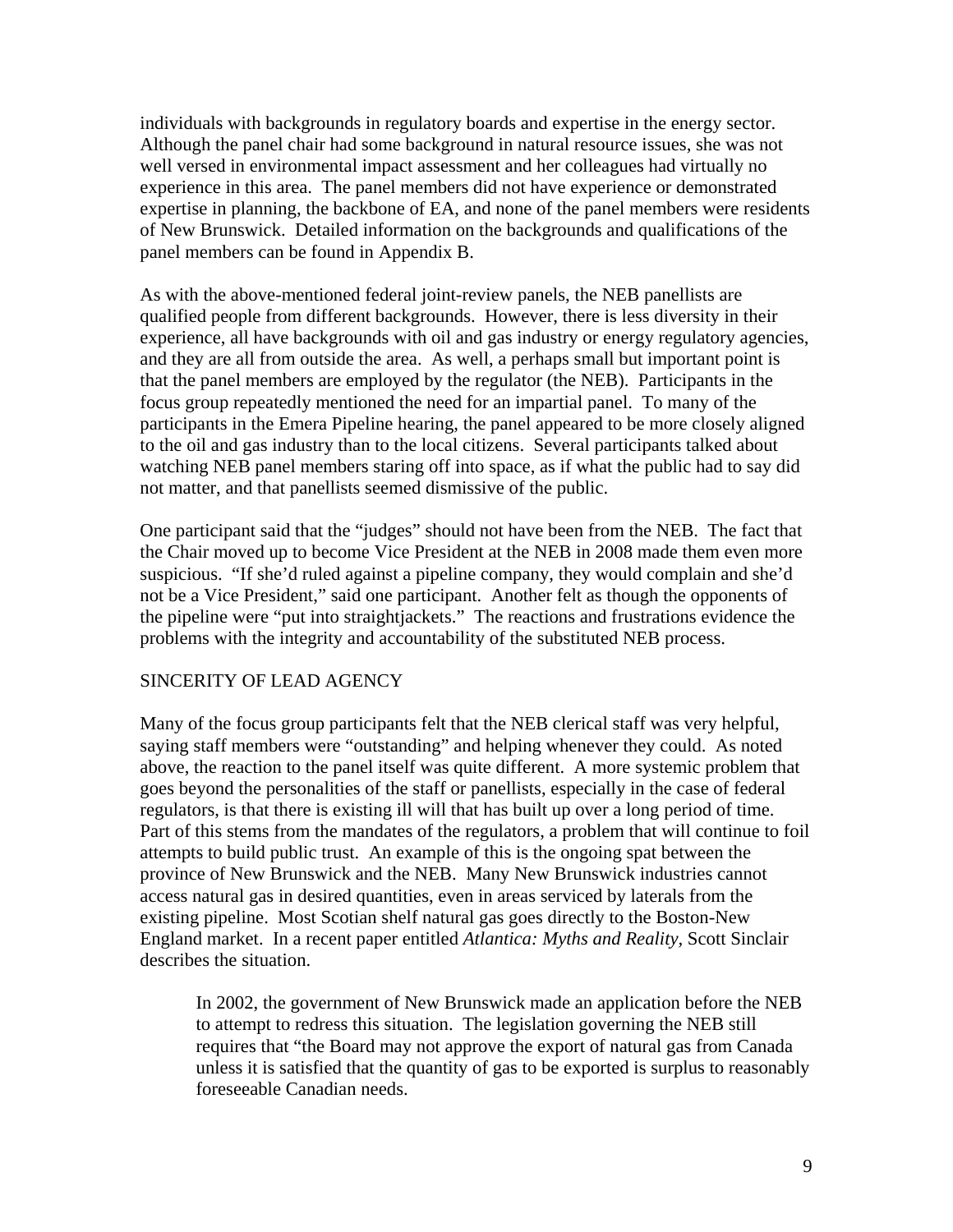Since 1987, however, the Board's practice has been to authorize natural gas exports through short-term orders, circumventing the legislative requirement to consider Canadian needs. Approximately 75% of annual Canadian gas exports are authorized under short-term orders. As the New Brunswick government pointed out, "with respect to Scotian offshore gas, only one export license has been issued representing roughly 10% of the gas being exported from these Canadian reserves.

New Brunswick tried unsuccessfully to convince the NEB to establish a set of rules that would apply when the board considers applications for short-term export orders for new supplies of Scotian offshore gas, such as from the Deep Panuke project. Such rules would have provided for public notice and comment on gas export applications, creating a speed bump that could allow local consumers the opportunity to acquire gas at market prices prior to export.

In *Scotian Gas: Breaking the Free Trade Consensus*, authors Fred Wilson and Steven Shrybman found that "In the wake of the Enron and other corporate debacles, New Brunswick's application has exposed the close relationship between North America's largest energy companies and the National Energy Board. Gas export "orders" are routinely issued by the NEB without any public review and only perfunctory regulatory oversight. The huge increase in natural gas exports to the US has taken place through ex parte (granted without public notice or hearing) "short term orders, distinct from exports authorized by an export license as the National Energy Board Act envisages."

These actions continue to create hard feelings, as they bar Atlantic Canadians from potentially-significant socioeconomic and environmental benefits. In order for substitution to successfully take place, it will be critical that the public has trust in the process.

#### INFLUENCE

For public participation to be meaningful, participants must understand the decisions that they can influence and that they in fact can have some influence over those decisions. In the case of the Emera Brunswick Pipeline substitution, the interface between the CEAA decisions and NEB decisions was not at all clear to participants.

During the course of the NEB hearings, there was considerable misunderstanding around the final decision-making process. The fact that the substitution provisions apply only to the review panel and not any other aspect of the CEAA was never explained to the public. Adding to the confusion, the NEB staff members who attended public information sessions did not appear to understand the role of the CEAA in the decisionmaking process and therefore could not answer questions about how decisions would ultimately be made. Questions were referred to the CEA Agency, which was not represented at the public information sessions.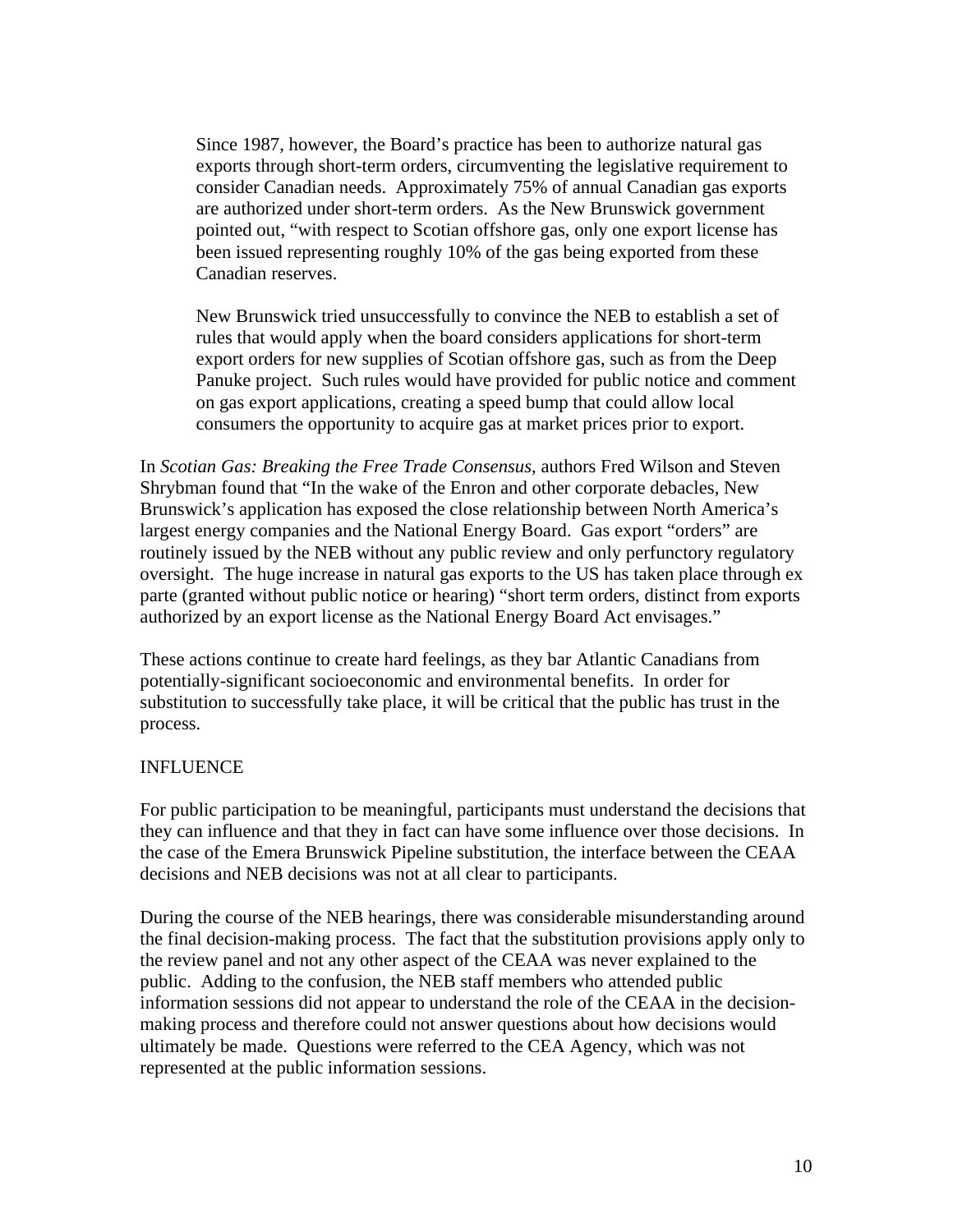The focus group participants expressed pride in their ability to take on a seemingly insurmountable task of reviewing the proponent's documentation, becoming familiar with many of the technical issues, meeting the many timelines and quasi-judicial requirements and coming forward despite setbacks and intimidation to speak to the issues during the hearing process. However, even as the NEB decision on the Emera Brunswick Pipeline was released to the public, those that actively participated questioned whether their efforts played any role whatsoever in the final decision.

There was general agreement among focus group participants that it was the fact that their participation appeared to have no meaning in the decision-making that has led to their sense of defeat, not the fact that the pipeline will ultimately proceed. Many of the focus group participants indicated that they have been left with a clear sense that these processes that claim to engage average citizens are not genuine in their intent. Many have not given up completely on the role of the citizen in improving decision-making but they will look to venues outside of the formal process to effect change. In the last Municipal Elections in Saint John three of the intervenors were newly elected into Common Council.

There was a strong sense from the focus group participants that the quasi-judicial process favours business and government and that this is not just a slight advantage, it is insurmountable. One focus group participant who received approximately \$5,000 in participant funding to complete two studies described a defining moment in the process when, upon entering the hearing room, she realized that the suits and shoes of the proponent's lawyers were worth more than the money she received to prepare for the hearings.

Participants indicated that the formal nature of the process made it almost impossible to effectively participate without significant financial support. The community intervenors did receive approximately \$50,000 in participant funding but because the funding was not received in a timely fashion and they were specifically discouraged from using the funds to hire a lawyer, they felt that they were unable to put their points forward in a way that would be seriously considered by the review panel members.

In our earlier paper (Schneider et al. 2007) we detailed issues that arose from the participant funding being managed by the CEA Agency, which appeared to be almost completely out of touch with the reality of the NEB hearing process. Several focus group participants commented on how the failure of the CEA Agency to deliver the funds in a timely fashion significantly impeded their ability to find and hire experts to speak to their concerns during the hearings. Participants recounted telephone calls and email communications with experts who were very interested in assisting them but could not prepare for the hearings in the short period of time available.

The community intervenors were eventually able to secure a pipeline expert who agreed to review the proponent's documentation and speak to it at the hearings. Several commented that it was the decision by the proponent to not cross-examine their expert witness and by the Panel to not require him to appear for questioning that led them to the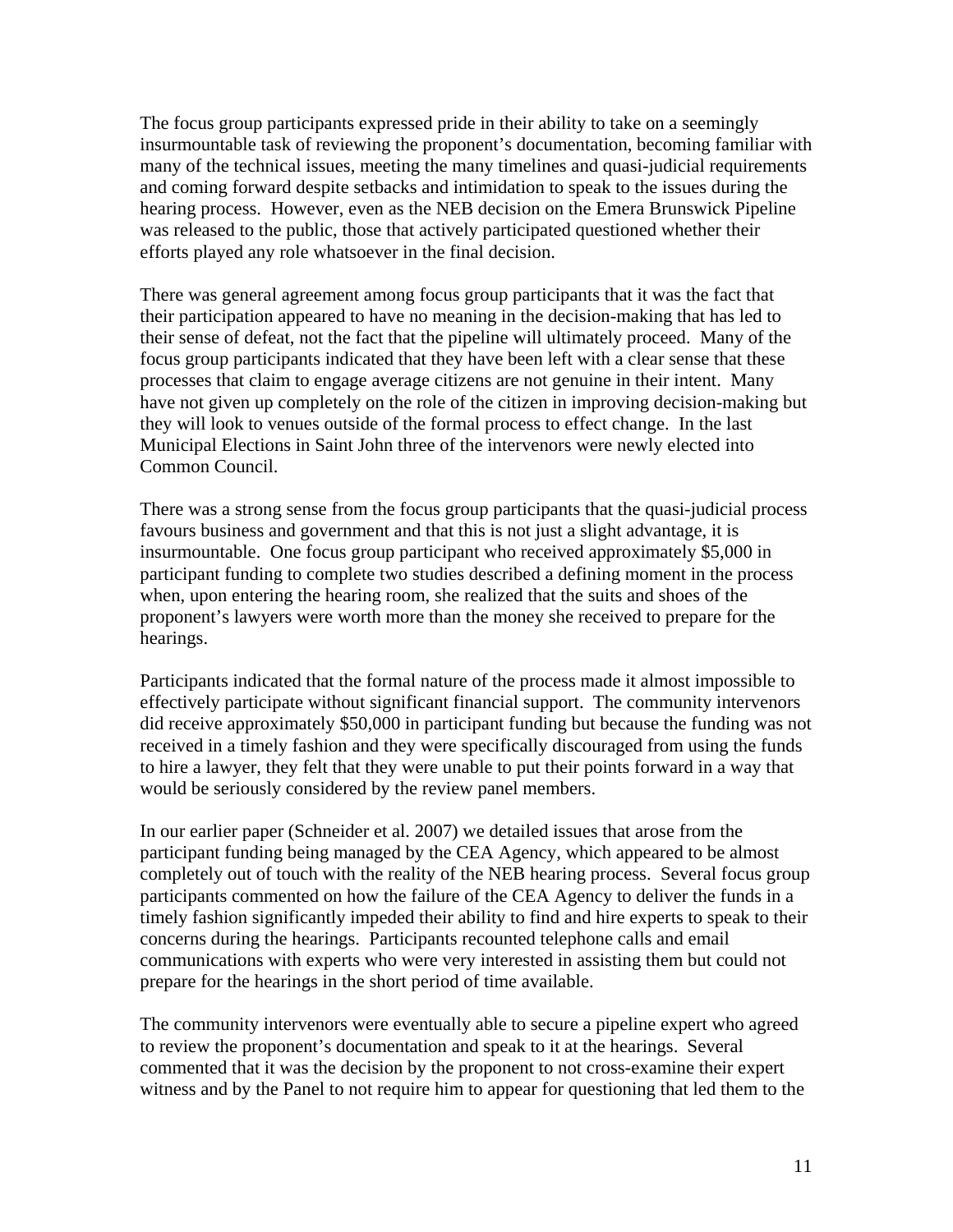conclusion that the proponent did not take them seriously and the Panel had no interest in their comments.

Focus group participants all expressed concern about the make-up and behaviour of the panel members. As described in the section on fair and open dialogue, the interactions between the panel members and the citizen intervenors ranged from no interaction to expressed frustration. The participants could not recall one directly positive interaction with the Panel where they determined their comments or comments of their experts were being given serious consideration. Even though many continued until the very end to hold out hope that their hard work would pay off and their comments would be appropriately weighted by the Panel, they all sensed from the early days that the panel members were not impartial and the ability of the community intervenors to influence the decision did not really exist.

The following instruction provided by the Chair on the first day of the hearings is symbolic of the intervenors' sense that the decision was made long before the hearing began:

Also at the back of the room you will find some other documents including the Order of Appearances, as we've discussed, and procedural directions. You will also find a copy of the draft conditions which the Board has considered should a Certificate of Public Convenience and Necessity be granted. This document in no way infers leanings from the Board. It is a routine part of the hearing process that has evolved from case law which stipulates that parties are entitled to know what types of conditions the Board anticipates might be appropriate, should the Board decide to approve a project (S. Leggett, Chair, Order GH-1-2006, Volume 1, item 27).

Comments such as this left intervenors wondering if the months of volunteer effort, financial and emotional expense would have any value.

#### FAIR NOTICE AND TIME TO PREPARE

While it is convenient to say that everyone in the Emera hearing had to follow the same timelines, many of the public participants found it a difficult if not impossible task. Our earlier paper (Schneider et al. 2007) demonstrated how intervenors were forced to meet tight deadlines that made it difficult for them to be fully involved.

The NEB Regulatory process establishes narrow windows of time for review of and response to documentation. Such an approach may be very efficient but only intervenors with full-time staff members available to prepare and submit information can work effectively in this environment. In an effort to make the timelines more generous for public participants in the Emera Brunswick Pipeline hearing one of the intervenors submitted a motion to have all information requests and responses to information requests carry a preparation period of not less than 15 business days. The NEB promptly denied this notice of motion.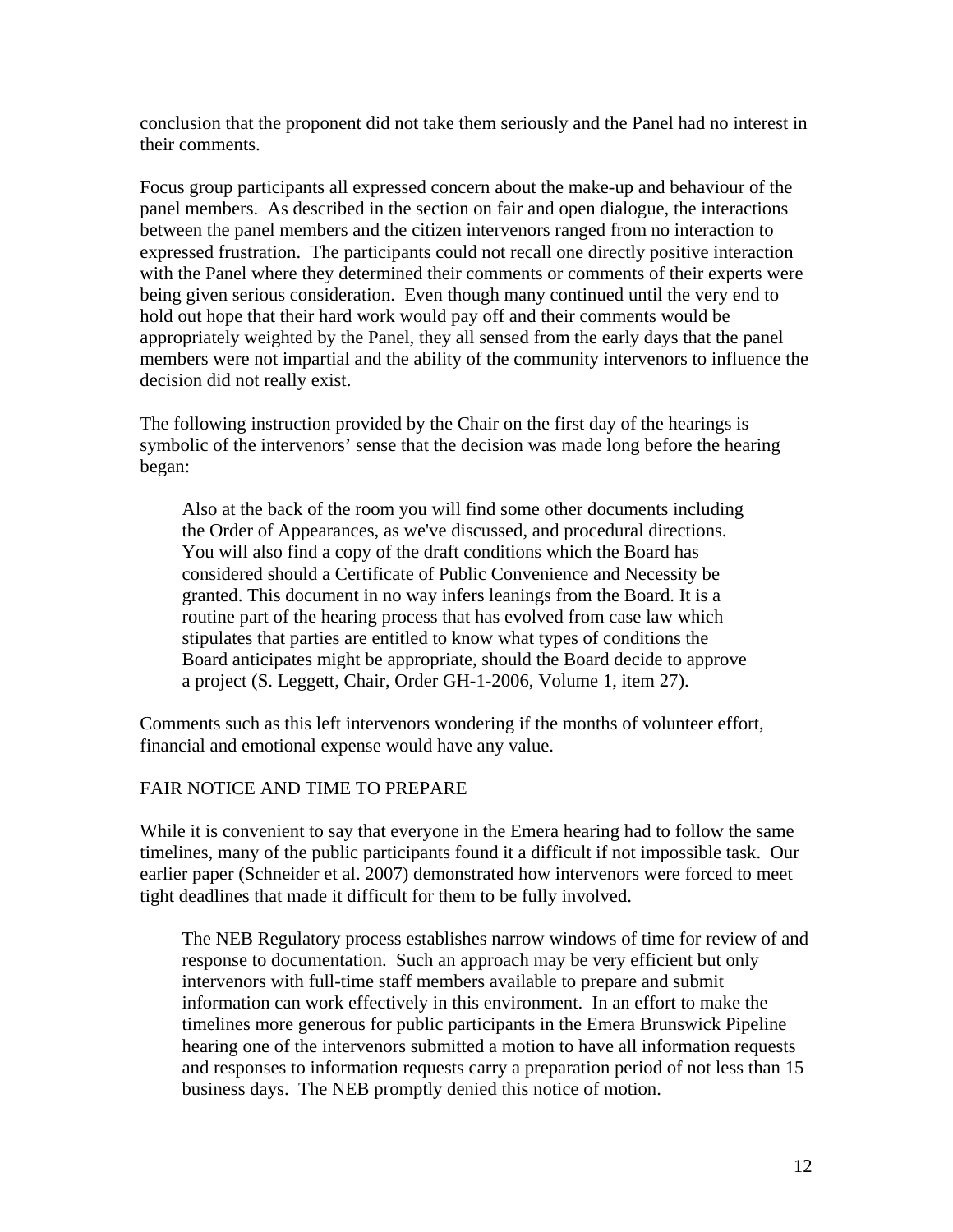Trying to "build everything from scratch" in a short period of time created many difficulties for participants. Where do you find qualified experts in a hurry, especially when you have little money for reimbursements? As a volunteer, how do you battle against short timetables? It was nearly impossible for the public to attend all meetings. They were at different times and it was difficult for people who were working to meet the NEB's schedule. If you missed a meeting, you'd be "in the dark" and wouldn't know what had gone on, a situation regularly faced by participants. They would ask a question at a meeting and be told that "the question has already been asked and dealt with at the last meeting."

These were members of the public who were putting themselves on the line to protect something that they felt was important – whether that was Rockwood Park, the health of their children, their water, their property values or the environment at large. The tight timelines made one participant say "I am no longer interested in the process – I don't trust them; it is set up for industry."

Not all the timing issues were the fault of the NEB. Some of the problems were just a natural occurrence from working with volunteers who had many other demands on their time. One participant said "we were aware too late and needed to get involved earlier." Another said she "didn't get involved until she worried about the water in the city," and that if she had known ahead of time about the terminal and all the other parts of the overall work, she would have gotten involved earlier.

## APPROPRIATE TIMING OF PARTICIPATION

Since most public participants are volunteers with careers and occupations to attend to, the timing of activities that involve the public is very important. Workshop participants noted that the hearings for the Emera Brunswick Pipeline were scheduled to run from November  $6 - 20$ , 2006, from 9:00 am to 6:00 pm. The timing of the hearings was an issue for focus group participants. Public intervenors asked to have the mornings free to allow them an opportunity to prepare for sessions in the afternoon. This was particularly important, because as volunteers they had many demands on their time and no staff support. The NEB Panel denied this request. A few days into the hearings the NEB determined that they were not progressing quickly enough. To deal with this they chose to extend the daily schedule rather than extending the period for the hearings. They also decided that it would be appropriate to hold hearings on the afternoon of Remembrance Day (a statutory holiday) in order to make-up time. A number of workshop participants commented that holding hearings on Remembrance Day was "inappropriate".

#### INCLUSIVE AND ADEQUATE REPRESENTATION

The quasi-judicial NEB Regulatory process is formal and complex. Members of the public who wished to fully participate in the Emera Brunswick Pipeline hearing process had to register as intervenors. As intervenors they were required to file motions, prepare and submit affidavits and evidence, cross-examine witnesses, be prepared for cross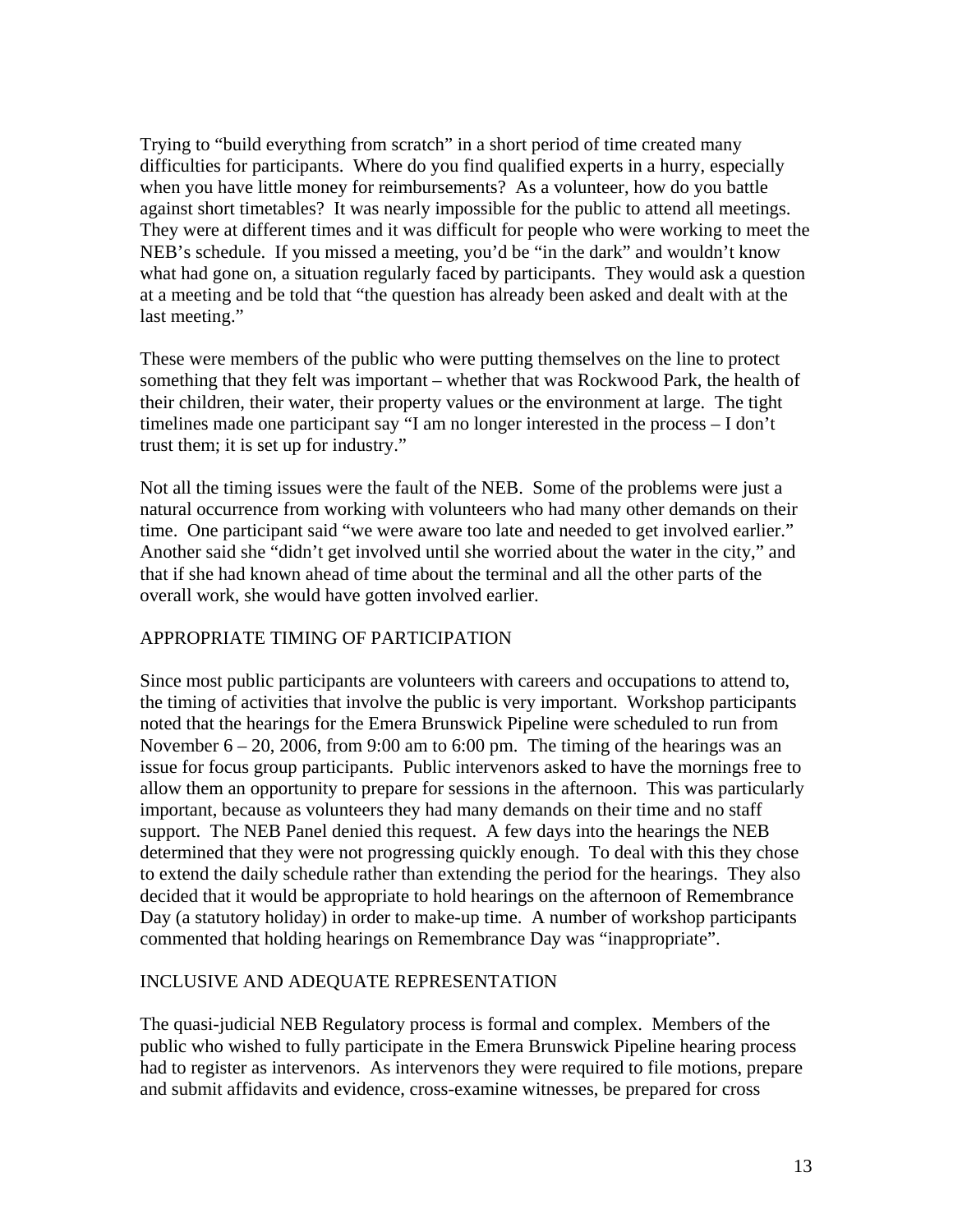examination by lawyers, produce rebuttals and offer final arguments. Some participants felt that this formality kept people from participating and noted in particular that no youth, First Nation or women's groups participated in the hearings.

As the hearings proceeded participants also understood that in order to adequately represent themselves at the hearings they needed a lawyer. This despite the fact that during the information sessions on the NEB hearing process, intervenors were not encouraged to engage lawyers to represent them at the hearing and legal support was not funded through the CEA Agency. A simple answer to the lack of representation may be to ensure that public participants have adequate funds available to hire lawyers. However, it was clear from the focus group session that participants found the fact that a lawyer was needed meant that the NEB process failed to effectively engage the public in meaningful participation. Most participants would prefer to engage in the process directly, but in order to do so the process must engage them and not create barriers to their participation.

## PARTICIPANT SUPPORT

The provision of funding to participants in EA has long been promoted as critical to good decision making given the resources available to the proponent and public government decision makers (Wood 2003; Gibson 1993; Canadian Environment Network 1988). Support can take many forms, but in the case of hearings, financial support for the activities of participants is common. In the Emera Brunswick Pipeline hearings, the public was given notice of the availability of funding support through the CEA Agency participant funding program. While focus group participants indicated that they welcomed the opportunity for support, they noted many issues related to getting and using the funding.

Some noted confusion around the CEA Agency being the vehicle for funding since it had virtually no presence or visible linkages to the NEB hearings process for the Emera project. Many also noted that the money arrived "far too late" for them to even think about being able to hire the experts that they wanted to engage. The group discussed that one of the intervening organizations received a first instalment of funds on August 25, 2006, while the deadline for submission of information requests on the Emera Application was 10 days earlier (August 15, 2006). The intervening group had no funding available to hire experts to assist them in review of the Application. Furthermore, the final deadline for submission of evidence for the hearing was September 13, 2006, a mere 12 business days after funds were received. One person indicated that they tried to "hire people to do studies and called all over Canada and the US but just could not do it in two weeks". Another person noted that the money arrived so late they were not able to spend what they had been allocated.

There were also comments at the workshop about the adequacy of the amount of funding received. There was a strong feeling among participants that the NEB pitted a wellfunded proponent against a very poorly-funded public, who were portrayed as opponents,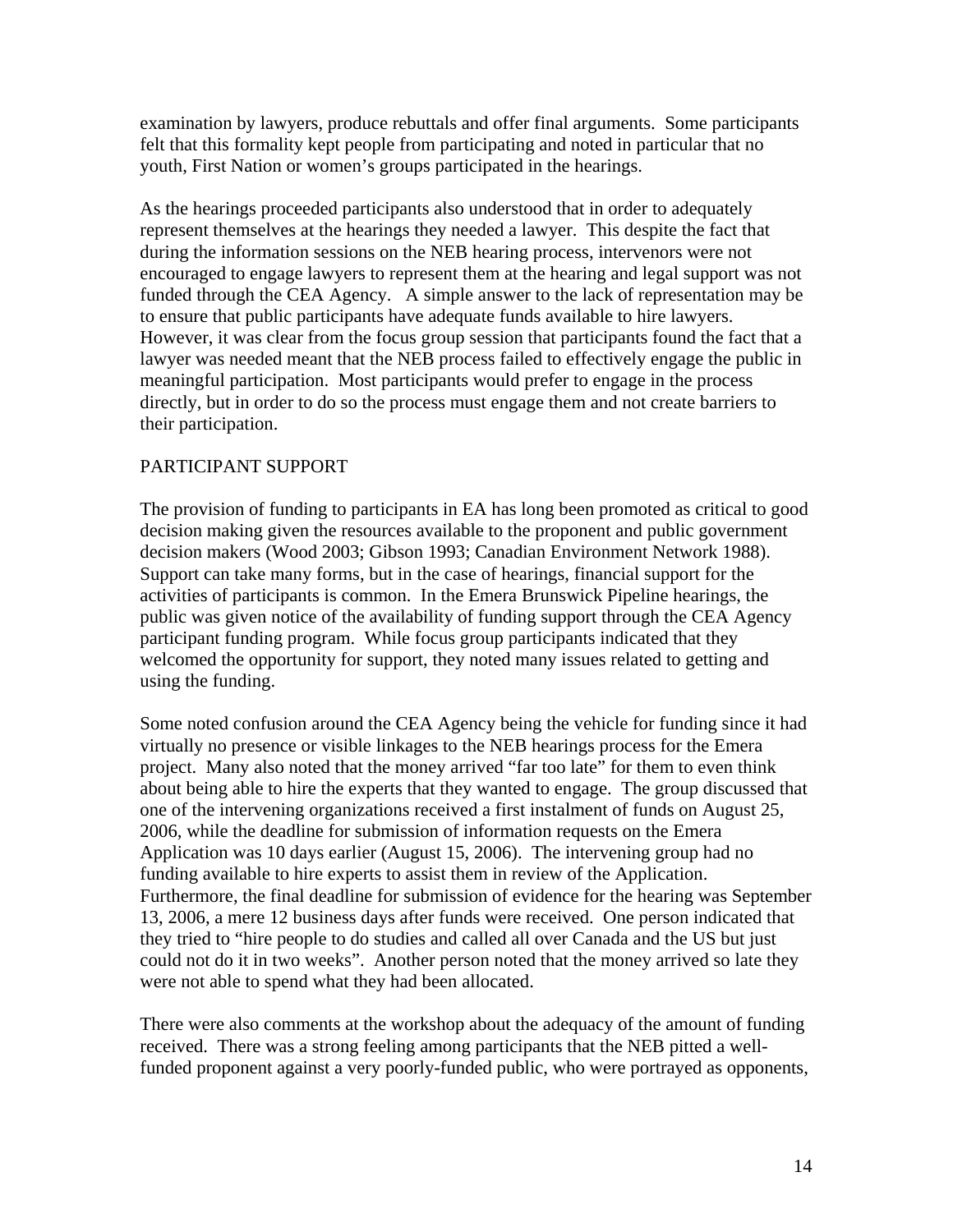instead of everyone trying to work together to ensure that the EA process did what it was supposed to do – protect the environment.

Sound administrative support is also critical to ensuring that a hearing process runs smoothly. In this situation, participants indicated generally that they were pleased with the level of support that they had received from NEB administrative staff, as discussed further under information access.

### FAIR AND OPEN DIALOGUE

Did the NEB Substitution hearing for the Emera Brunswick Pipeline proposal promote fair and open dialogue? From what we heard from focus group participants, it is difficult to reach this conclusion. There were many barriers inherent in the process that combined to reduce the quality of the dialogue.

### *Quasi-judicial process*

Community members who participated in the hearing entered into the process with very little knowledge of or experience with quasi-judicial processes. They understood that the proponent would be represented by a lawyer. They did not understand until after the beginning of the hearings how the formal nature of the process and the financial inequities that existed between the proponent and community members would impact their ability to effectively participate. The quasi-judicial process clearly favoured legal experts who were capable of speaking the language of law and navigating the complexities of the process.

As we discussed in a previous paper (Schneider et al. 2007) the presentation of evidence and the role of cross-examination of witnesses are part of the NEB hearing process, although generally not part of the CEAA panel process. The earlier paper discussed the difficulties encountered by the intervenors at the Emera Brunswick Pipeline hearings in attempting to cross-examine the proponent's experts. Cross-examination may arguably be a fair means of presenting evidence but it does not facilitate open dialogue. Members of the focus group admitted that prior to the hearings they were intimidated by the fact that they would likely be cross-examined by the proponent's legal counsel, but they spent many hours reviewing the data to prepare themselves. However, they were stymied by the fact that none of the community intervenors or their experts were cross-examined by the proponent or even asked questions by the panel members. "Dialogue" is defined as "a conversation in which two or more take part; an exchange of opinions or ideas; free interchange of different points of view; discussion"(Avis, Walter 1989). The focus group participants described an environment at the hearings that did not include dialogue.

The following quotes from the NEB Panel Chair Sheila Leggett on the first day of the hearings set the tone for the type of communication that would be supported during the hearings:

As always, we are concerned that the hearing time be used as effectively and as efficiently as possible. We remind parties in this regard that the principal purpose of cross-examination in our proceedings is to clarify and test the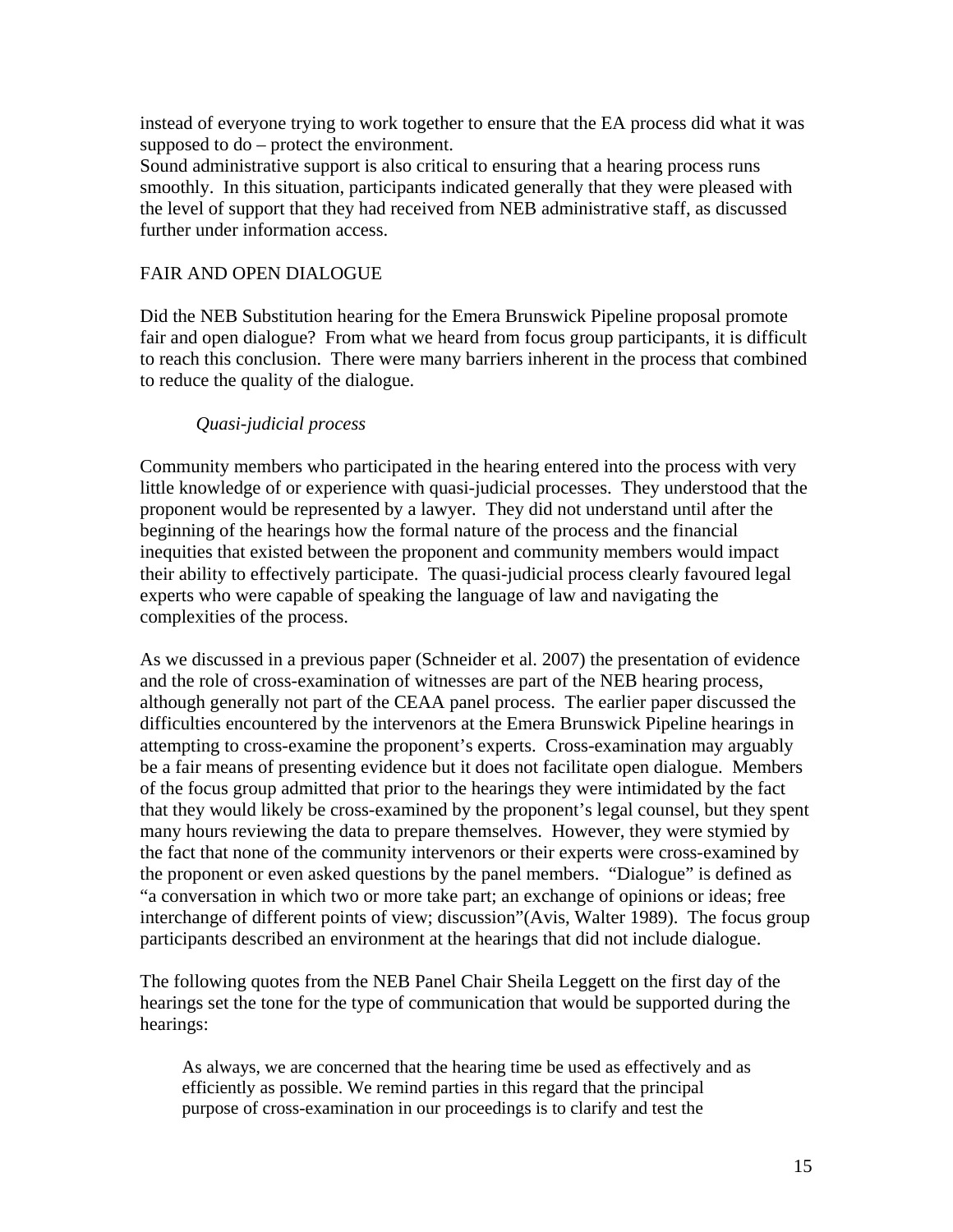evidence that has already been filed. Parties should not reiterate their own evidence nor repeat cross-examination questions that have already been asked (S. Leggett, Chair, Order GH-1-1006, Volume 1, item 17).

At this point, I would like to remind everyone that the Panel is here to listen to the evidence, not to engage in debate or answer questions from parties. My role as Chair of this Panel is to ensure that the proceedings unfold in an efficient and respectful manner and I look forward to everyone's full cooperation on both accounts (S. Leggett, Chair, Order GH-1-1006, item 20).

Given the quasi-judicial nature of the NEB process it clearly favours intervenors that have expert legal representation. The lawyers that represented the proponent during these hearings were experienced in the hearing process and knowledgeable of the oil and gas industry. The community members had no legal representation, no legal training and little detailed knowledge of the oil and gas industry.

## *Factors of Intimidation*

Participants in the focus group spoke frequently about the strong sense of intimidation that pervaded the pre-hearing and hearing process. The following points summarize feelings expressed by the focus group participants:

- The setting was intimidating with the three members of the panel seated on a raised platform and an atmosphere of formality.
- The number of lawyers to support the panel and the proponent was intimidating given the community members did not have legal representation.
- Armed police officers, some in plainclothes, attended the hearings giving participants the sense that there was some level of threat during the hearings.
- The location of the project and hearings presented overwhelming problems everything from people being afraid to sign petitions, appear as intervenors or help as expert witnesses because of their direct or indirect connection to the primary employer in the City.

A number of participants in the focus group commented on the role of the Emera lawyer, Mr. Laurie Smith, who sat directly across from the intervenors, along with two associate lawyers. They found this to be very intimidating because he appeared to play such a key role in directing the three panel members. Mr. Smith had been an NEB lawyer prior to leaving for private practice. Focus group participants commented on how frequently Mr. Smith made suggestions to the Panel Chair on how to proceed with the hearings. As one participant concluded, "If this is being tolerated, an intervenor should also be permitted to make suggestions to the Chair on how to proceed.

One could argue that even in the face of an intimidating environment and financial inequities, fair and open dialogue could have been achieved if the intervenors believed that the Chair and panellists supported such dialogue. The focus group participants described an environment where they were often interrupted by the Chair, who found their comments or the framing of their questions to be out of order. The participants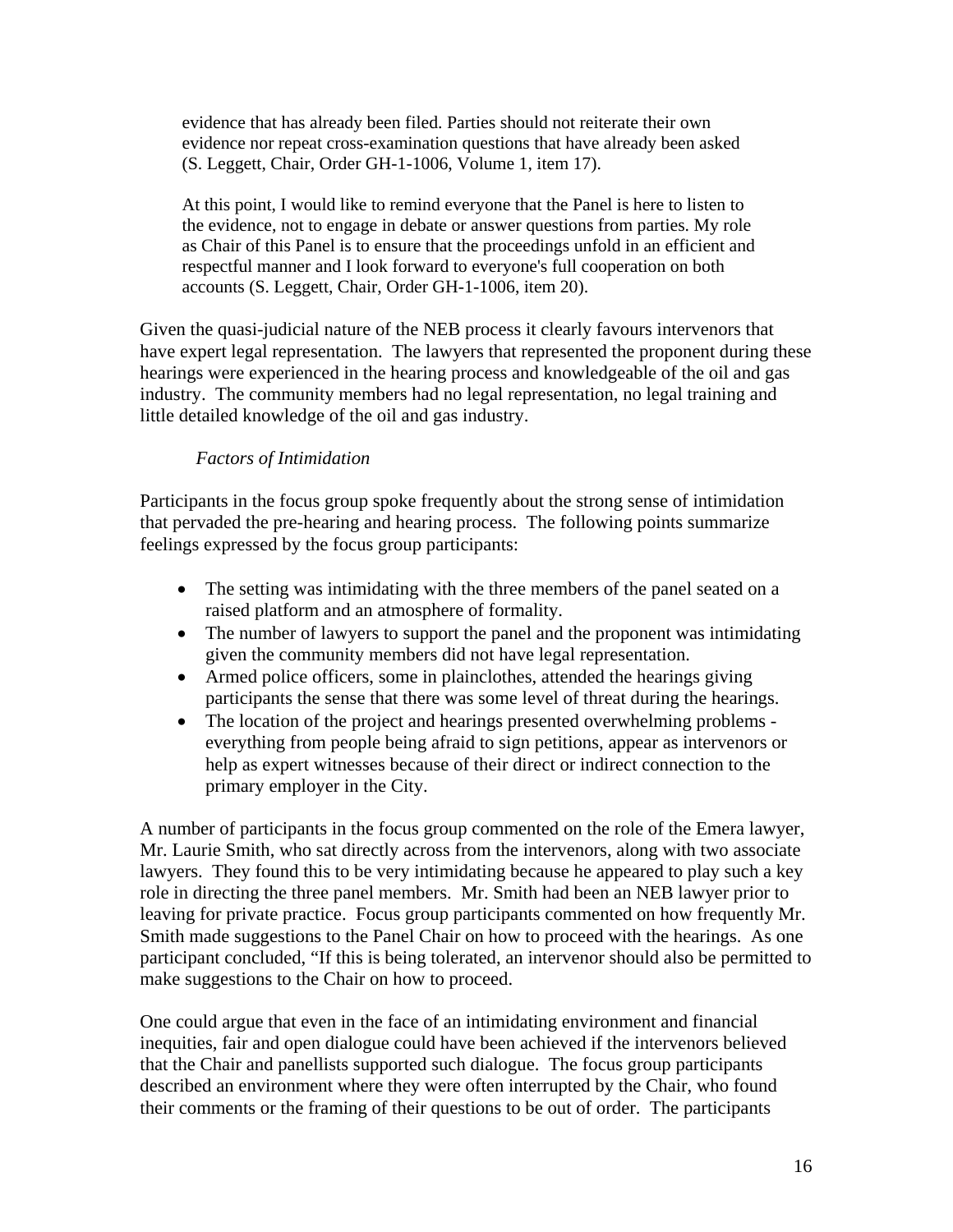described the other two panellists as disinterested and not engaged. None of the panel members asked questions of the intervenors or sought elaboration on the points raised. In fact, they stated that the Chair was the only panel member who ever spoke and that in most instances it was merely to cut the intervenor off or require them to re-phrase the question. The following example, taken from the hearing transcript (Order GH-1-2006 Volume 4) of an exchange between the Chair and an intervenor illustrates the tenor of the communication during the hearings:

5402. **MR. P. COURT:** Okay, thank you. Madam Chair, I'm going to be quite long on the route because I'm going to detail it from where it starts till it ends and I know all the streets. I grew up in the northend. And I'll be quite long tomorrow so it's past five after and I'm sitting here in pain and I wonder if we can be excused till tomorrow morning.

5403. **THE CHAIRPERSON:** Yes, Mr. Court. And in doing so, I would ask you maybe if you could look at your questions and make sure that they're concise and framed appropriately for this panel so that we can move along as effectively and efficiently as we can.

5405. **MR. P. COURT:** So come back tomorrow at nine o'clock.

5406. **THE CHAIRPERSON:** Well organized, please, sir.

5407. **MR. P. COURT:** Thanks.

One of the conditions of substitution under the CEAA is to ensure that the public will be given an opportunity to participate in the assessment. The Panel members carried the responsibility during the hearings to ensure that this condition was met. As described in the purpose section of the CEAA, participation in this context includes "meaningful" participation. Members of the focus group did not describe a "positive communication environment" during the hearings. Some examples of the environment described by the focus group members include:

- The process for expert panels was confusing. It was impossible for citizens to attend every expert panel presentation. Frequently when community intervenors attempted to ask questions of the expert panels they were interrupted by the Chair and told; "You have to ask that of another panel", or "that question was asked yesterday".
- Many of the focus group participants had stories about questions not being answered. One participant asked about the pipeline going by the hospital area and never received an answer.
- One participant told of hearing powerful interventions during one of the sessions but no questions were asked of the presenter.

MULTIPLE AND APPROPRIATE METHODS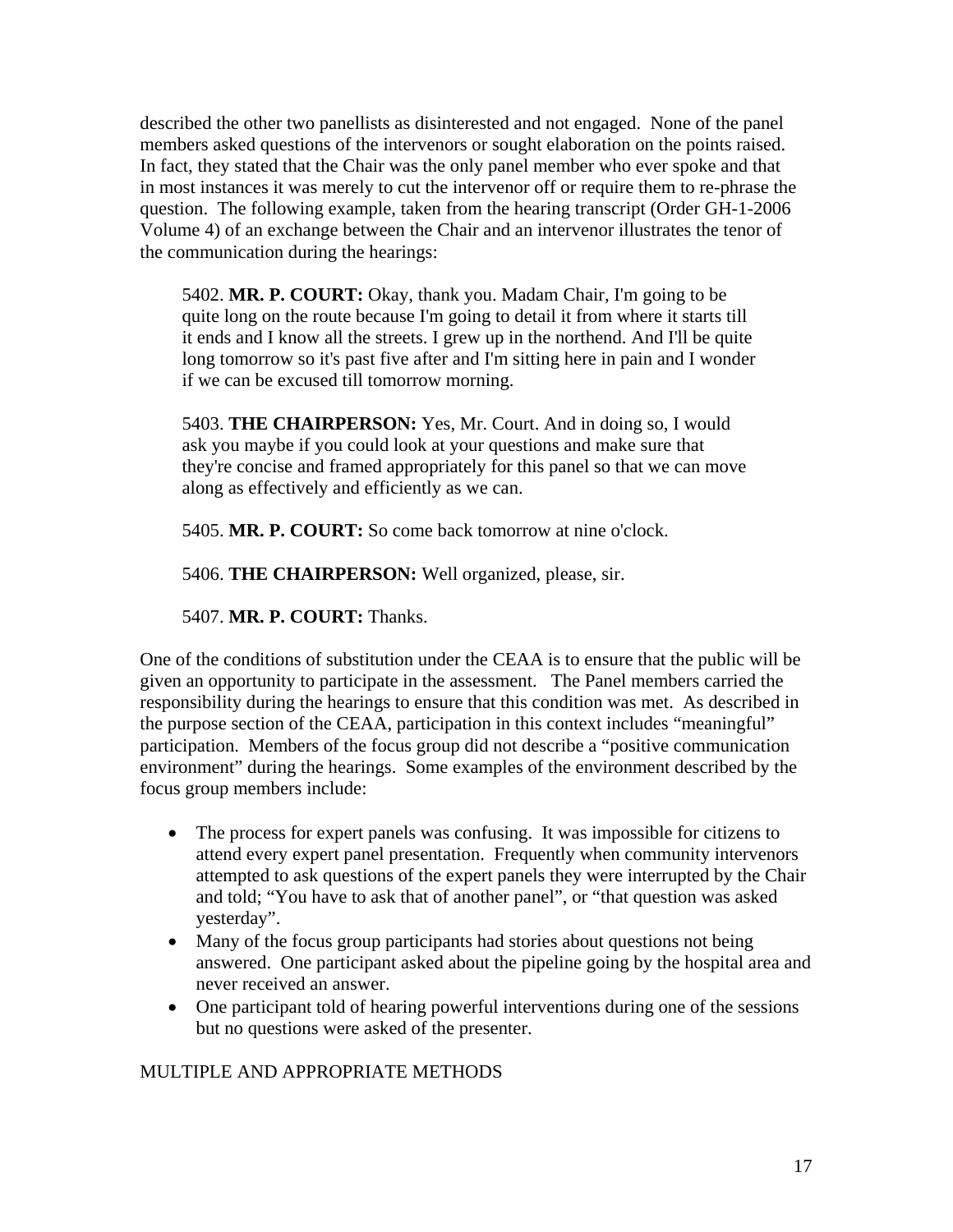As outlined in Schneider et al. 2007, the NEB Emera Brunswick Pipeline hearings process included activities other than the hearing itself, such as the opportunity to provide written comments on the scope of the assessment. During the focus group session, discussions centred around the hearings component of the process. As noted, the NEB followed a strict quasi-judicial hearings procedure that did not include multiple public involvement techniques for obtaining input from the public. The NEB did hold several open sessions for members of the public to present their comments in the evening. These sessions were not quasi-judicial and did provide a less complicated means of participating in the process. However, focus group participants clearly felt that these sessions had absolutely no influence on the panel members or the decision. Groups and individuals who sought to play a role in the decision-making process determined early on that they would have to become intervenors. It is also important to note that the participants had no input to the procedures that would be followed. It was actually quite the opposite – they were informed of how they were expected to behave at the hearings. Issues of panel procedure are dealt with under other headings in this report.

#### ACCESSIBLE INFORMATION

The appropriate exchange of information is critical to the success of any EA and there were quite a few comments from workshop participants about information. Participants all felt that there was "lots" of information on the project. Yet many expressed a sense of being "overwhelmed" by the amount of information that they had to review, as well as the requirement to provide information to all of the intervenors. Many of the participants indicated that they had worked very hard to become familiar with the documentation in order to identify concerns and construct arguments. In fact, based on the discussion in the room, there was a general sense of pride over their ability to absorb so much information that was not directly related to their own fields of expertise. One interesting point also made was that while there was an abundance of information on the proposed project there was no information on the substitution of a CEAA hearing for an NEB hearing. These findings are similar to a review of the Sable Island Gas project, where Fitzpatrick and Sinclair (2003) found that participants felt that the panel secretariat was effective at providing information to members of the public, and that the public was overwhelmed by the amount of information and the lack of any road map for how to use effectively use it.

#### INFORMED PARTICIPATION

A meaningful EA process requires that all parties should have the opportunity to build a high level of understanding of the process, issue, alternatives and of the various perspectives and views of participants. We have considered various aspects of this above and focus here on participants' understanding of process, as such understanding is a critical on-ramp to effective participation. Participants indicated that efforts were made to help the public to understand the NEB hearings process. This included training sessions run by the NEB on how to be an intervenor and an NEB video on how to participate in a hearing. Despite these efforts the dominant feeling expressed by focus group participants was that they did not have enough guidance to prepare themselves for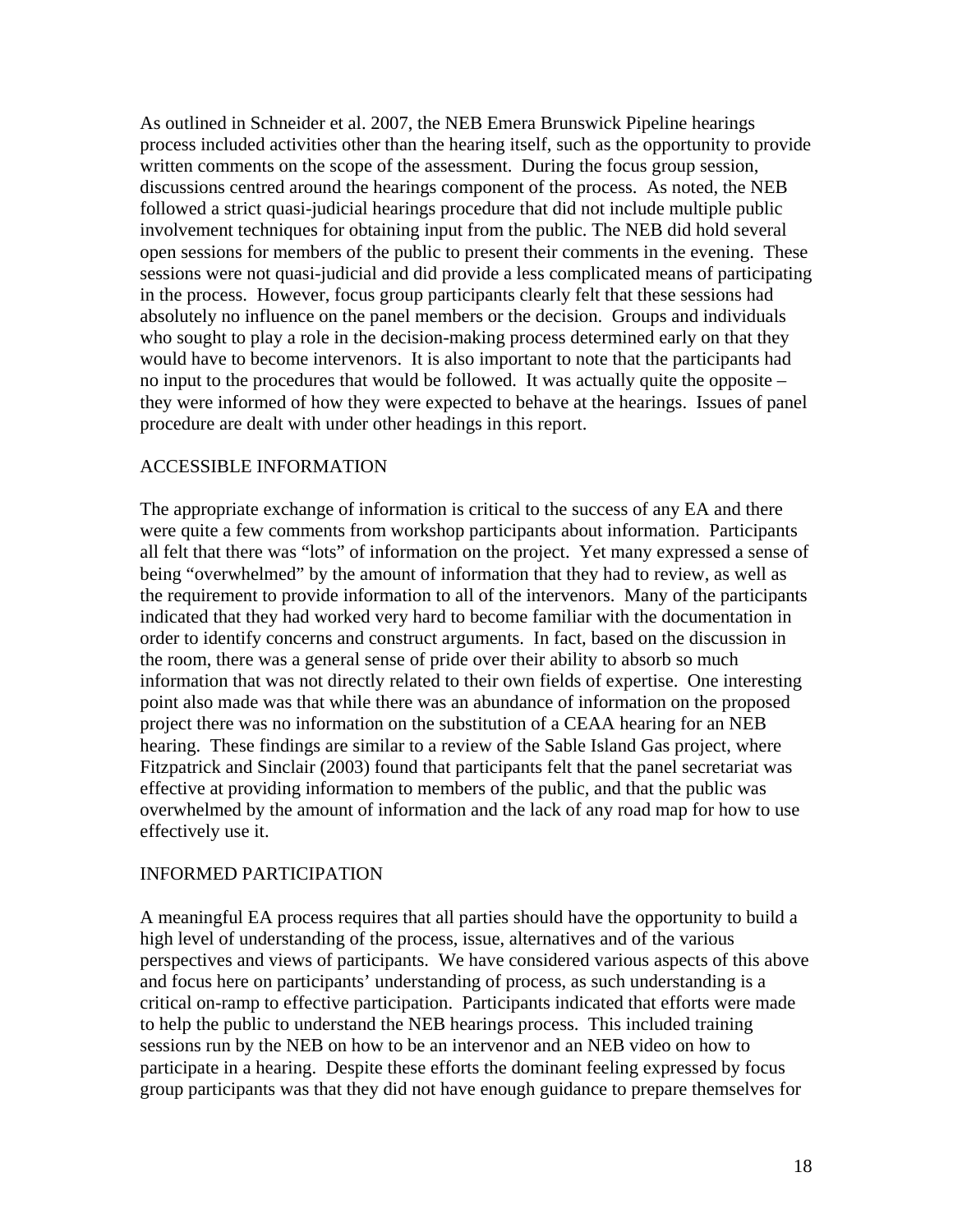what happened in the hearing room. The nature of the proceedings and the strictness in how "rules" were implemented surprised people. Our own participation in the training sessions and viewing of the NEB video underscores the input we received. The 11 minute NEB video and some supporting documents on their website are quite clear on how burdensome it may be to participate in a public hearing. In stark contrast to the input of focus group participants as outlined above, the video shows Board members who are always interested, taking notes, asking questions and not interrupting the presenter. As well, the adversarial nature of the hearings described by workshop participants is nowhere captured in the video. It was clear that our focus group felt that although the sessions and information provided by the NEB gave them the basic elements of the process, it in no way informed them of the reality of what was to take place. It is important to recognize that focus group participants did not support more training and more information sessions as the solution to the overwhelming nature of the process. Improving the training to reflect the reality of the process and reducing the burden on intervenors may provide some solution to these concerns.

### **THE IPSOS-REID STUDY**

As noted above, Ipsos-Reid was hired by the CEA Agency to survey Emera Brunswick Pipeline NEB hearing participants. Ipsos-Reid drew a very different response through their telephone interviews, however, than what the authors' learned in Saint John at our focus group meeting. Part of that difference was obviously attributable to Ipsos-Reid's surveying a broader range of participants. But there is a tonal quality to the report that, like the NEB substitution, seems to place more weight on some opinions than others. Here is how the report begins:

Keep it simple, ensure it is meaningful, that people have access, and that people can say their piece. We need to be sanguine about groups that seek to delay the process and it is their interest to not have things happen. In the public interest let's have people see what is going on, test what is being proposed, have their say and let the people who are in place make their decisions… I think the substituted authority should be the way we do this because it is simpler for the general public as people can have their say and question the people with the information (Intervenor).

It [the general public] had little or no understanding of either the CEAA Review Panel process or the NEB Regulatory process, and there seems to be no benefit to the public in this Substituted EA Process because the members of an NEB Hearing Panel are all full-time employees of the NEB and seem by definition to be inclined to put more weight on energy development than on the best possible environmental protection. Therefore a case could be made that the proven CEAA Review Panel process should be used in future hearings (Intervenor).

Beginnings are always said to be so important and this is true in surveys and reports as well. From all the quotes that would have been available to choose, they chose these two to frame the argument. One opinion seeks to ensure that groups wanting to delay the process, to "not have things happen", are allowed to have their say but not influence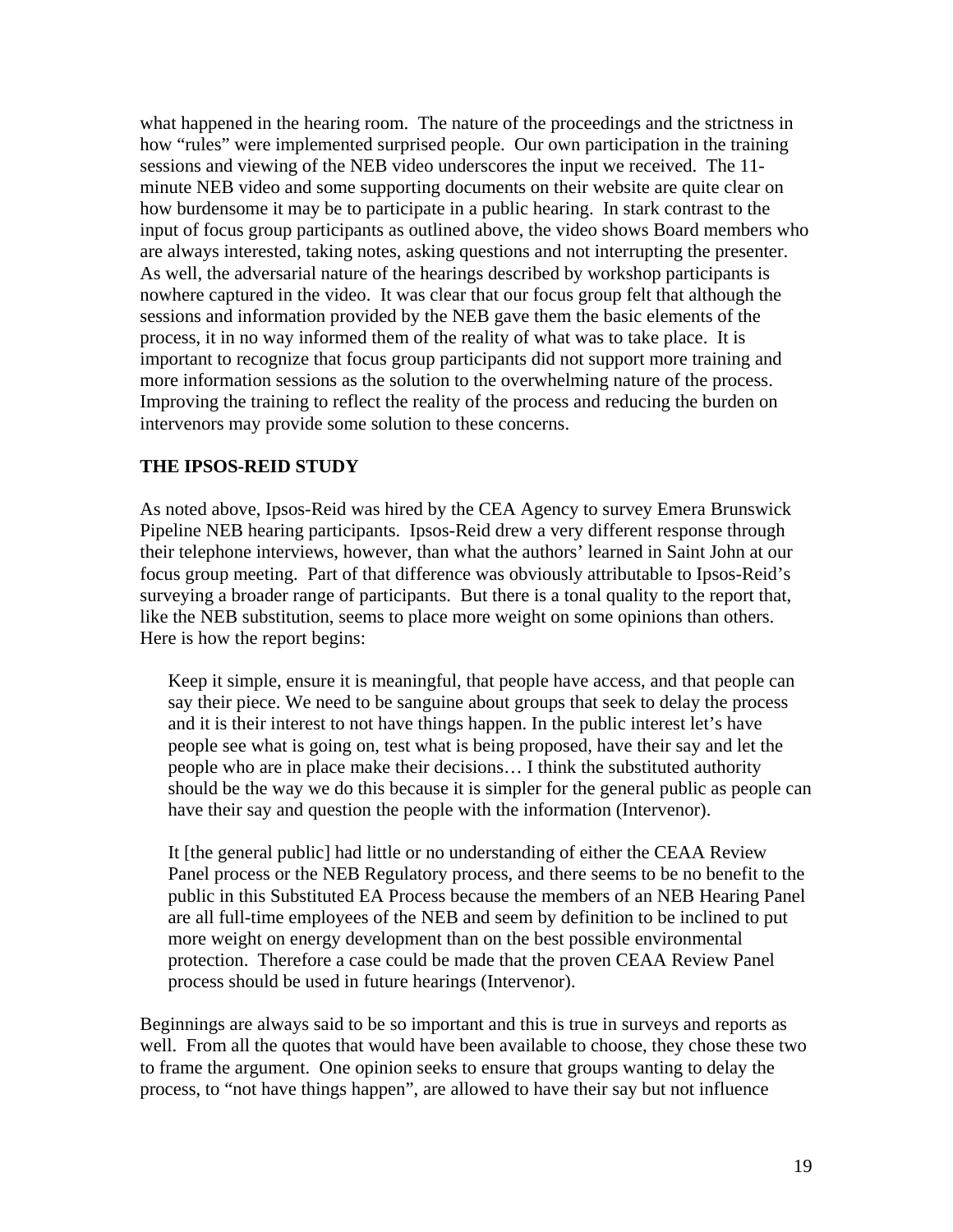decisions. The other opinion says that the NEB is weighted more towards energy development and not environmental protection. Looking at these two quotes, a reader might think that the truth lies somewhere in the middle – that we can tweak the system and have some, but not all, assessments done through substitutions.

In some ways, it is like asking the friend of a bully and the friend of a victim for an opinion. The bully's friend says "the victim got in the bully's face and so deserved a beating" and the victim's friend says "he was just walking down the street and the bully starting beating on him." Yet because we have more knowledge of bullies and victims, we do not automatically make the assumption that the truth lies somewhere in the middle between the two stories. We don't say that the bully was wrong but the victim shouldn't have been walking on the sidewalk at that time. No matter how we frame polarities, the truth does not always lie in the middle.

So it is curious that the report chose to set the stage with these two quotations.

The overall objective of the Ipsos-Reid evaluation was "the examination of the substituted process that took place for the Emera Brunswick Pipeline, with findings to be used to inform the Minister in future consideration of whether, when and how to use his or her discretion under the substitute provisions of the Canadian Environmental Assessment Act."

Thirty five participants in the hearings, representing people who were both for and against the pipeline, were surveyed by telephone in 2008. The evaluation found "two main viewpoints on the success of the substituted process that emerged from this research: approximately half of the respondents interviewed were broadly satisfied with the overall process, while the remaining half were to some degree dissatisfied with the process."

These results come as no surprise, since the proponents of the pipeline won the right to build it, while the proponents who wanted to protect Rockwood Park lost. Given this result, it is reasonable to expect that some of the people would have found the process to be very satisfactory while others would have found it deficient.

The terminology used throughout the report tends to be problematic in two key areas. The first is the use of the terms "perceived" and "perception" dozens of times throughout the document. In common usage, these are somewhat loaded terms, not weighted nearly as much as "factual" evidence. The following quotation from the report (Ipsos-Reid, page 39) is an example of this use:

A key concern outlined by several respondents was their perception that there was no allowance for the discussion of "incrementalism," or gradualism; they had expected that a formal hearing on the pipeline would allow for this type of analysis.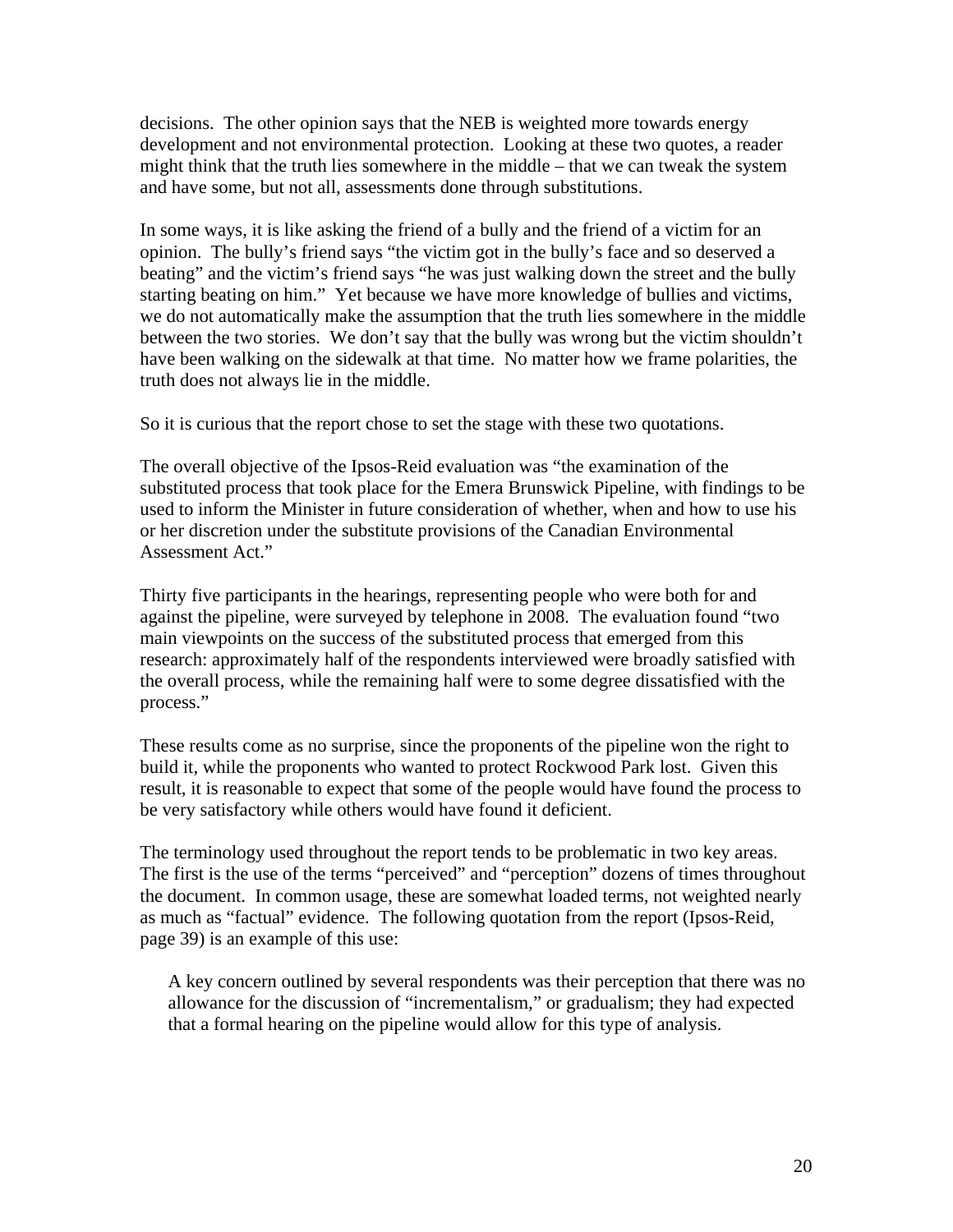Clearly, "their perception" could have been left out of the sentence without weakening it or removing clarity. So it is there for a reason. Here is another example (Ipsos-Reid, page 4):

As noted, many general public respondents did find participation challenging because of the "quasi-judicial" nature of the hearings; there was a perceived imbalance inherent in their lack of legal counsel to assist in countering procedural rulings and this often, in their minds, restricted evidence crucial to investigating environmental impact. As the proponent was seen to have almost unlimited resources including very experienced legal counsel, legal representation of some sort for all participants was seen to be one possible solution to the perceived imbalance.

If there was a balanced usage of the terms between proponents of the project and supporters of Rockwood Park, then such use could be more easily justified. But the use is almost strictly related to comments made by the public. This leads to the second problem of making the distinction between "professionals" and "the public". Again, it could have just as easily been divided into "those who have a vested financial interest in seeing the project go through" and "those who have a vested interest in protecting their local environment". The following paragraph (Ipsos-Reid, page 5) illustrates this problem:

Some respondents that came from within the ranks of the general public felt that the public hearings did not meet their expectations primarily because they did not believe that their views were considered in a meaningful way. By contrast, most professionals had their expectations met; these expectations would have been based on previous experience, and so would reasonably reflect what they actually knew would take place. Many of professionals also believed that although the process could be improved in terms of public participation, it did allow for timely and meaningful public input.

Listening to our focus group participants brought a more fulsome understanding of the use of terminology, not only in the Ipsos-Reid report, but throughout the NEB process. They felt that the "professionals" within the oil and gas industry were taken seriously while the opinions of those within the "ranks of the general public" were somehow less valuable.

## **CONCLUSIONS**

In the view of our focus group participants, the NEB substitution for the Emera Brunswick Pipeline project did not come close to satisfying basic components of meaningful participation. In fact, many participants came away feeling bitter, disrespected, marginalized and wasted. "If you lose in a fair process, you can be devastated but still not hate the process because it was fair," said one participant. "In this process, everyone felt it was unfair." That was a common theme heard throughout our focus group discussion. Participants were not complaining about the results of the hearing, though they obviously would have preferred a different outcome. Most of their complaints were directed at the process, how they felt it was stacked against them from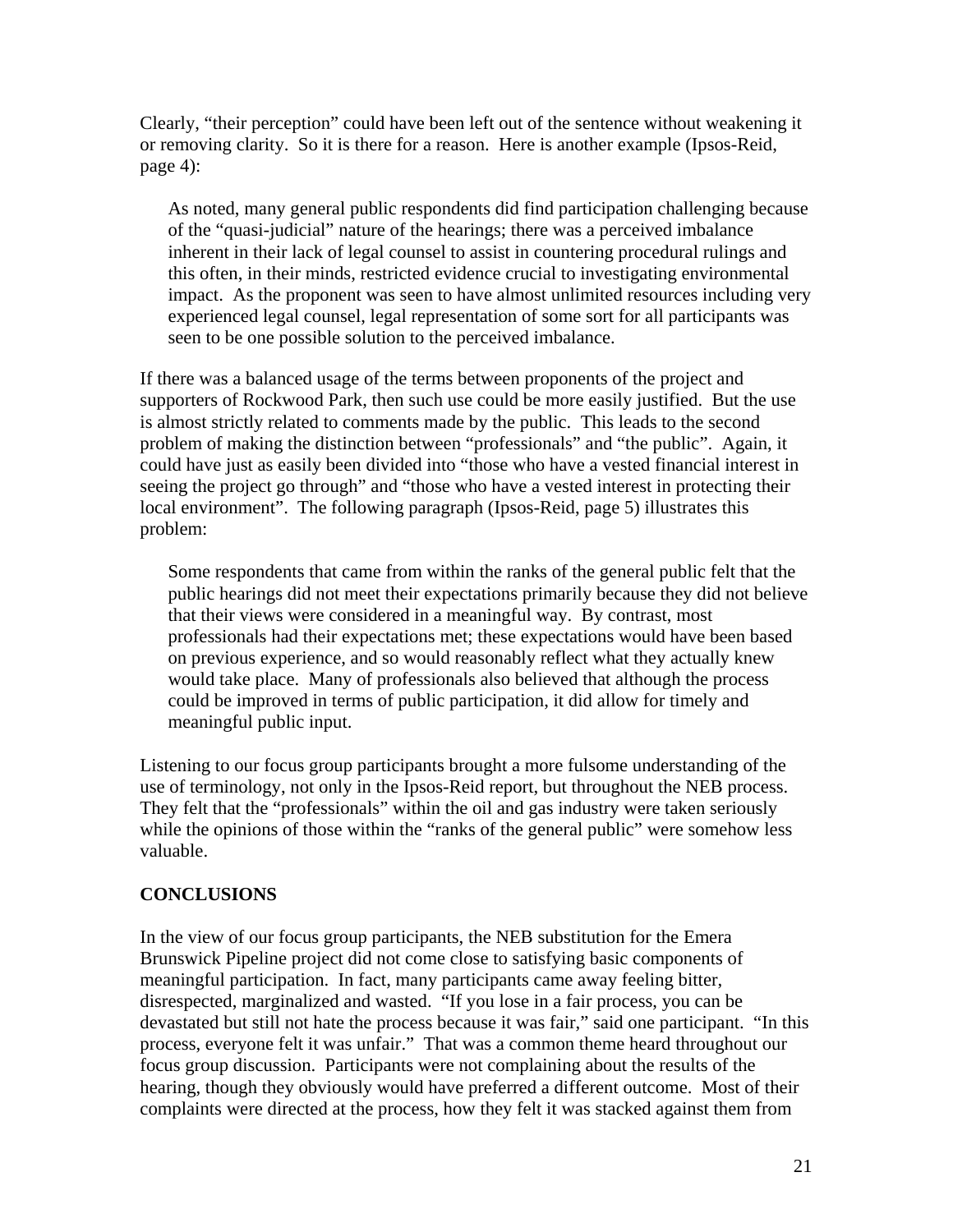the beginning.

The process took a toll on the intervenors. During our discussions they reeled off quotes from the NEB Chair as though they were still fresh in their minds, the sting still quite evident. While the participants enjoyed being at the focus group meeting and seeing each other, it was obvious that they had put a lot of effort into the process and felt somewhat betrayed.

Looking back on the NEB hearing process, the focus group gave many examples to illustrate how most of elements of meaningful participation were not satisfied. Even for elements such as participant support, where actions were taken to help participants, the story of participants indicates that poor implementation and minimal funding made what should have been a positive outcome weak. The lack of dialogue at the hearing itself also clearly undermined any attempt to develop solutions to the problems that were raised. The mean-spirited way in which the Panel and lawyers for the proponent handled themselves further undermined the publics' ability to participate in a meaningful way.

The location of the project and hearings also presented overwhelming problems everything from people being afraid to sign petitions, appear as intervenors or help as expert witnesses because of the fear of reprisal from the Irvings. In addition, Saint John is a city with only one newspaper, which is owned by the Irvings, so participants felt there was an incredible media bias in favour of the project. The newspaper headlines in Saint John the day after the NEB Panel arrived in town read "NO PIPELINE - NO ENERGY HUB" - clearly an attempt to influence public opinion. Participants still feel their provincial government is heavily influenced by the Irving Corporation and look to the federal government to provide unbiased, un-influenced environmental assessment.

In the NEB video on how to be a participant one of the final statements is that the public hearing process "ensures that the board decision will be made in the public interest". The findings of our research work now and in 2007 led us to question who the NEB thinks the actually is the public. If the ability to participate is so hindered by the overwhelming and judicial nature of the process that the public has great difficulty participating or will not participate, as our findings show, how can the Board claim that they are making decisions in the public interest?

This makes the fact that the Federal government is looking to substitute the EA process for other federal regulatory processes and with provincial processes even more disturbing. In the situation of the provinces, such a move would go beyond harmonization agreements and let the provincial processes rule, even over areas of federal jurisdiction. The devolution to federal bodies such as the NEB and the Canadian Nuclear Safety Commission is problematic, but since they are federal agencies, such moves could be reversed with relative ease. Devolution of EA responsibilities to provincial governments would be much more difficult to reverse. Once that power over federal jurisdiction is surrendered, it will be nearly impossible to recover.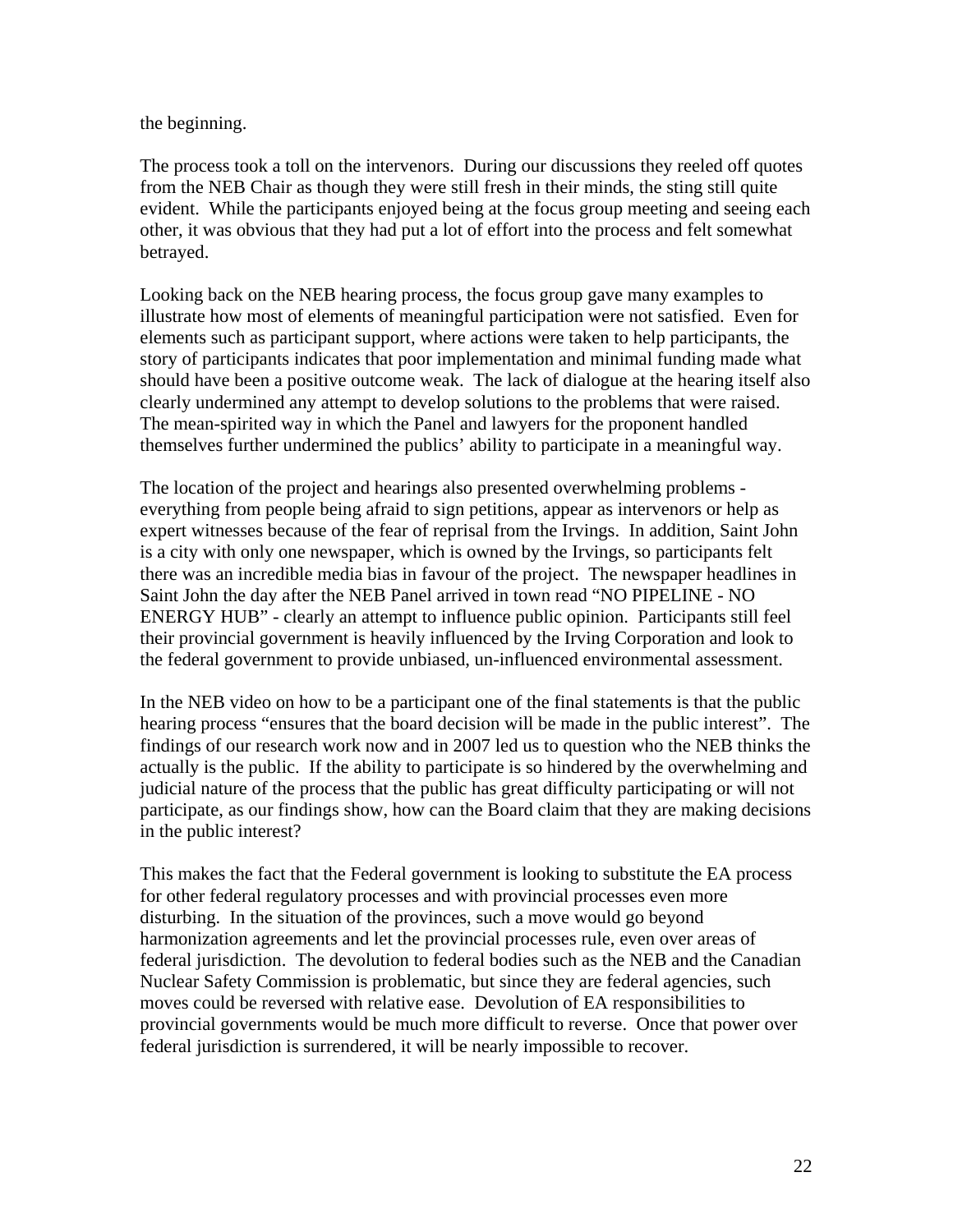In our previous paper (Schneider et al. 2007), we laid out the "Next Steps" that we thought the CEA Agency should take regarding substitution. We feel there has been some, but not nearly enough, action on these proposals. Despite the recent movement within the federal government to move ahead on substitution, there is little evidence to support that this would be a positive move for Canada's environment – including its citizens. The "independent and transparent" evaluation of the Emera Brunswick pilot substitution still needs to be completed and put out for public scrutiny. Substitution still needs to be thoroughly explored to see if it will actually solve any of the problems with EA process it purports to resolve. If we find that it does, then there still would need to be an open, transparent public process to develop the ground rules of substitution, including the expectations for effective public participation that have developed under the CEAA review panel process.

If the Canadian government is truly committed to continuous improvement of environmental assessment, it will ensure that no shortcuts are taken when undertaking these tasks. Otherwise, participants will continue to feel as though they are unfairly disadvantaged. There was a strong feeling that the NEB process pitted a well-funded proponent against the public, instead of everyone working together to ensure that the environmental assessment process protects the environment. If processes are not fair, it will not take long before the public stops participating in them. That is not the result that Canadians are looking to achieve.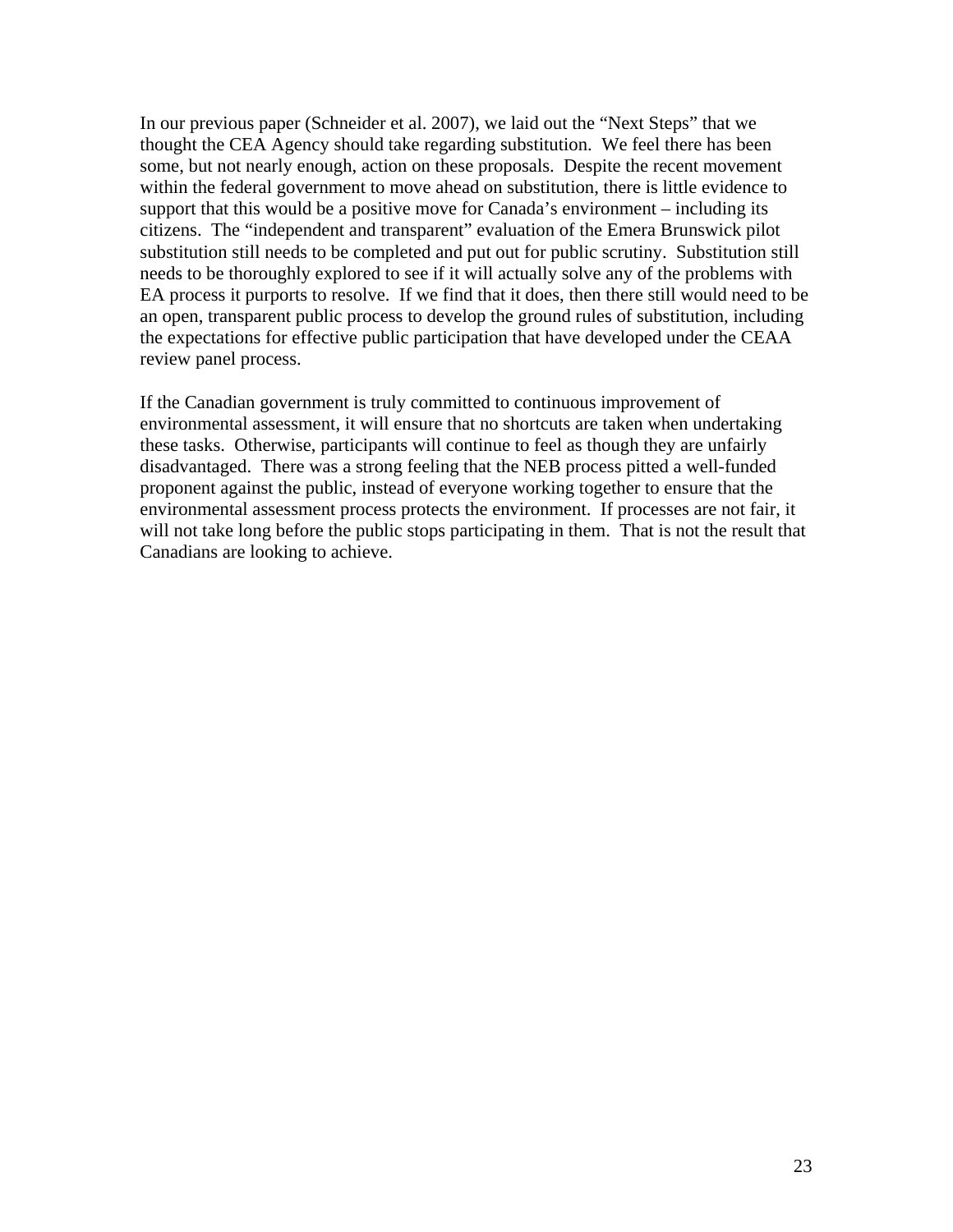#### **REFERENCES**

- Avis, Walter S. 1989. *Funk & Wagnalls Canadian College Dictionary*. Markham, ON: Harper & Row Publishers Inc.
- CEA Agency 2001. *Strengthening Environmental Assessment for Canadians: Report to the Minister of the Environment to the Parliament of Canada on the review of CEAA*. Minister of Environment, Ottawa.
- CEA Agency 2008. *Public Participation Guide*. (Available at www.ceaa-acee.gc.ca)
- Doelle, M. 2008. *The Federal Environmental Assessment Process: A Guide and Critique*. Markham, ON: LexisNexis.
- Diduck, A.P., and B. Mitchell. 2003. Learning, public involvement and environmental assessment: A Canadian case study. *Journal of Environmental Assessment Policy and Management* 5 (3): 339–64.
- Fitzpatrick, P., and A.J. Sinclair. 2009. 'Multi-Jurisdictional Environmental Impact Assessment: Canadian Experiences'. *Environmental Impact Assessment Review.* In Print.
- Fitzpatrick, P., and A.J. Sinclair. 2003. Learning through public involvement in environmental assessment hearings. *Journal of Environmental Management* 67 (2): 161–74.
- Gibson, R.B. 1993. Environmental assessment design: Lessons from the Canadian experience. *Environmental Professional* 15:12–24.
- Ipsos-Reid Public Affairs. 2008. Canadian Environmental Assessment Agency substituted environmental assessment: The Emera Brunswick Pipeline. Ottawa: Environment Canada.
- McMullin, S.L., and L.A. Nielson. 1991. Resolution of natural resource allocation conflicts through effective public participation. *Policy Studies Journal* 19 (3/4): 553– 9.
- Meredith, T.C. 1995. Assessing environmental impacts in Canada. In B. Mitchell (Ed.), *Resource and environmental management in Canada*, 360–83. Toronto: Oxford University Press.
- National Energy Board. 2005. *NEB Substitution under the CEA Act: Discussion paper*. Calgary, AB: National Energy Board.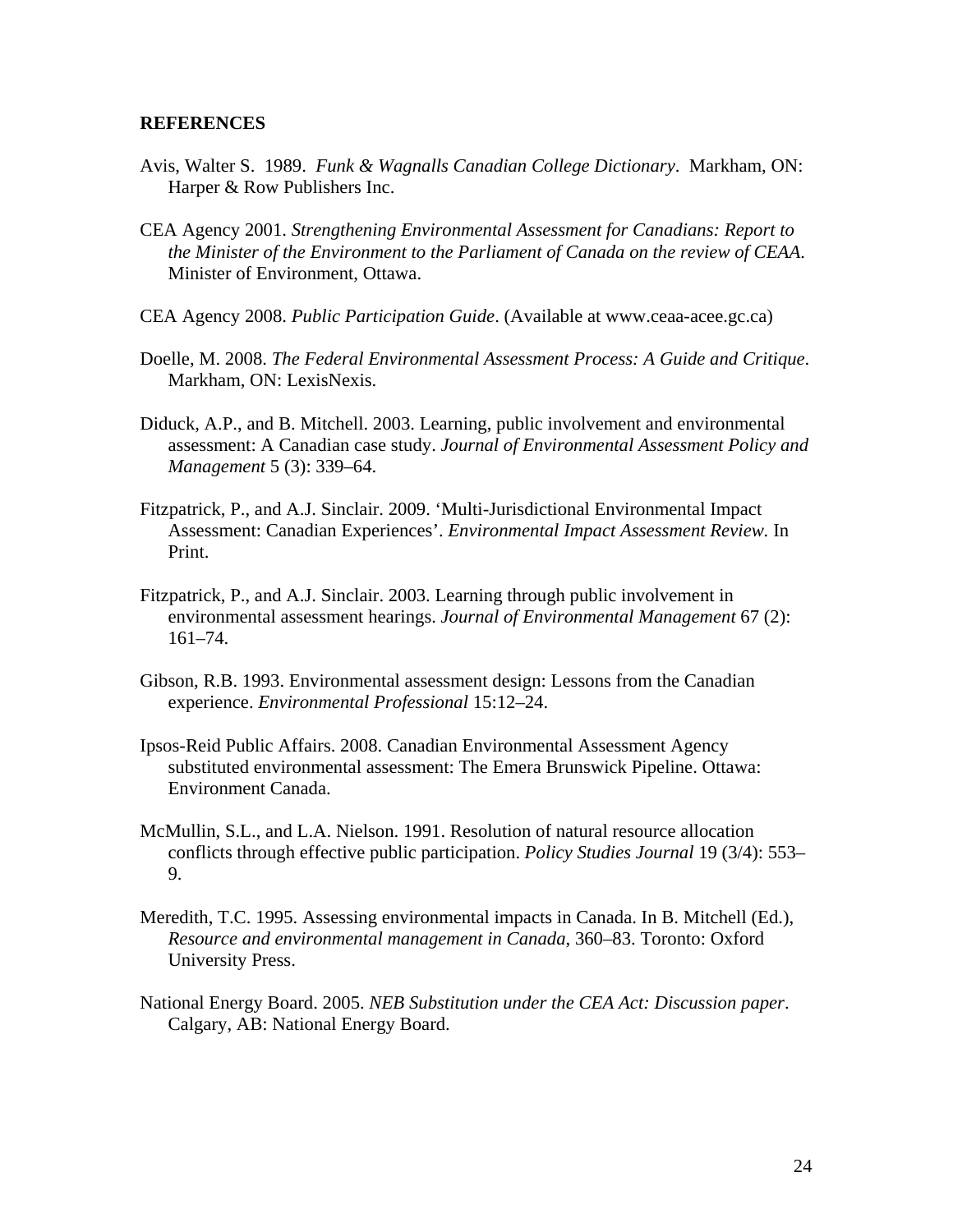- Palerm, J.R. 2000. An empirical-theoretical analysis framework for public participation in environmental impact assessment. *Journal of Environmental Planning and Management* 43 (5): 581–600.
- Parenteau, R. 1988. *Public participation in environmental decision-making*. Ottawa: Minister of Supply and Services.
- Petts, J. 1999. Public participation and environmental impact assessment. In J. Petts (Ed.), *Handbook of environmental impact assessment*, 145–77. Oxford: Blackwell Science.
- Petts, J. 2003. Barriers to deliberative participation in EIA: Learning from waste policies, plans and projects. *Journal of Environmental Assessment Policy and Management* 5: 269-293.
- Roberts, R. 1998. Public involvement in environmental impact assessment: Moving to a 'Newthink'. *Interact* 4 (1): 39–62.
- Schneider, G., Sinclair, A. J., & Mitchell, L. 2007. *Environmental assessment process substitution: A participant's view*. Ottawa: ON: Canadian Environment Network (available at [www.cen.org](http://www.cen.org/)).
- Shepard, A., and C. Bowler. 1997. Beyond the requirements: Improving public participation. *Journal of Environmental Planning and Management* 40 (6): 725–38.
- Sinclair, A.J., and A.P. Diduck. 1995. Public education: An undervalued component of the environmental assessment public involvement process. *Environmental Impact Assessment Review* 15 (3): 219–40.
- Smith, L.G. 1993. *Impact assessment and sustainable resource management*. New York: J. Wiley.
- Stewart, J.M. and A.J. Sinclair. 2007. Meaningful public participation in environmental assessment: Perspectives from Canadian participants, proponents and government. *Journal of Environmental Assessment and Policy Management* 9(2): 1-23.
- Susskind, L., and J.L. Cruikshank. 1987. *Breaking the impasse: Consensual approaches to resolving public disputes*. New York: Basic Books.
- Usher, P.J. 2000. Traditional ecological knowledge in environmental assessment and management. *Arctic* 53 (2): 183–93.
- Webler, T., H. Kastenholz, and O. Renn. 1995. Public participation in impact assessment: A social learning perspective. *Environmental Impact Assessment Review* 15 (5): 443– 63.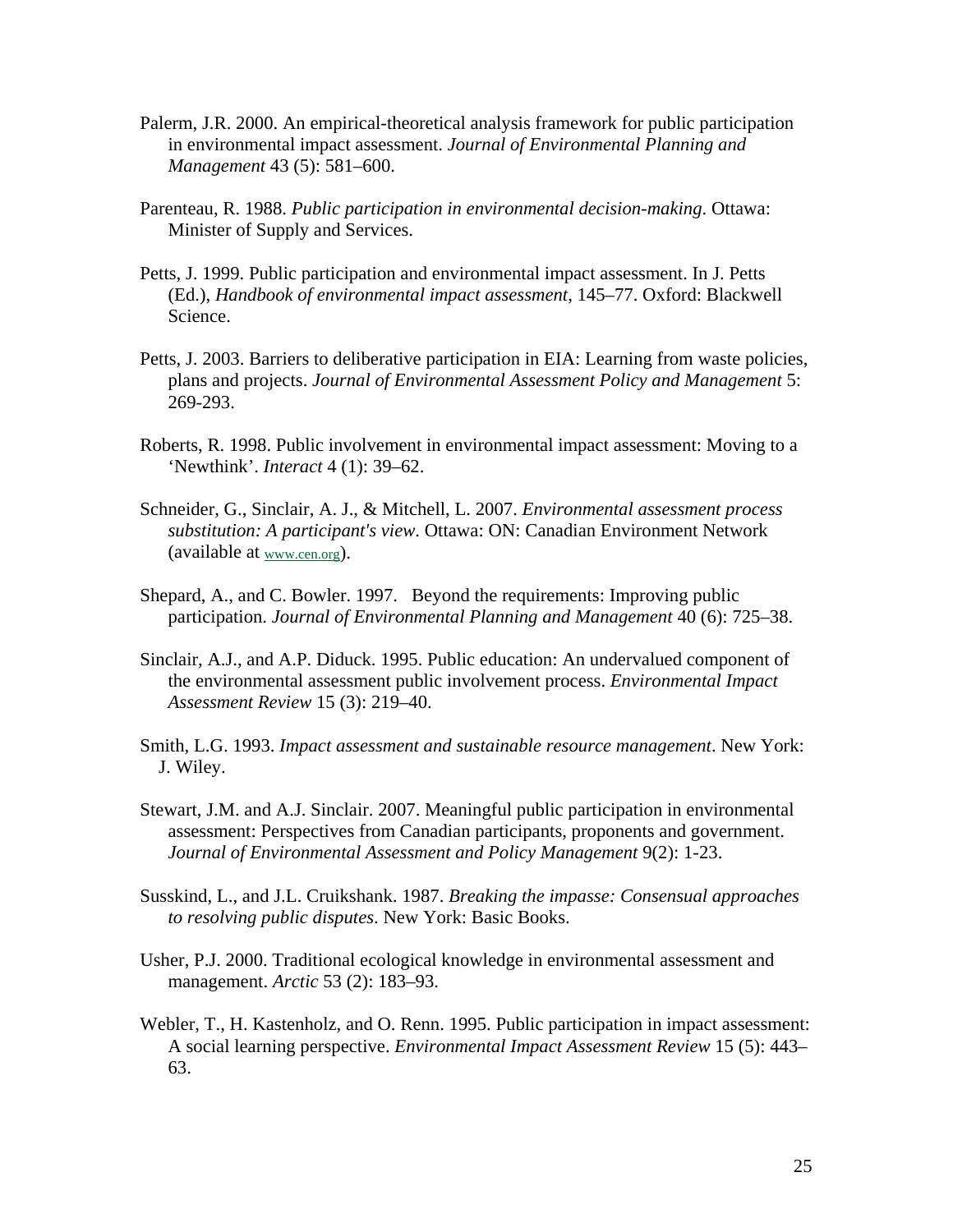Wood, C.W. 2003. *Environmental impact assessment: A comparative review 2nd edition*. London: Prentice Hall.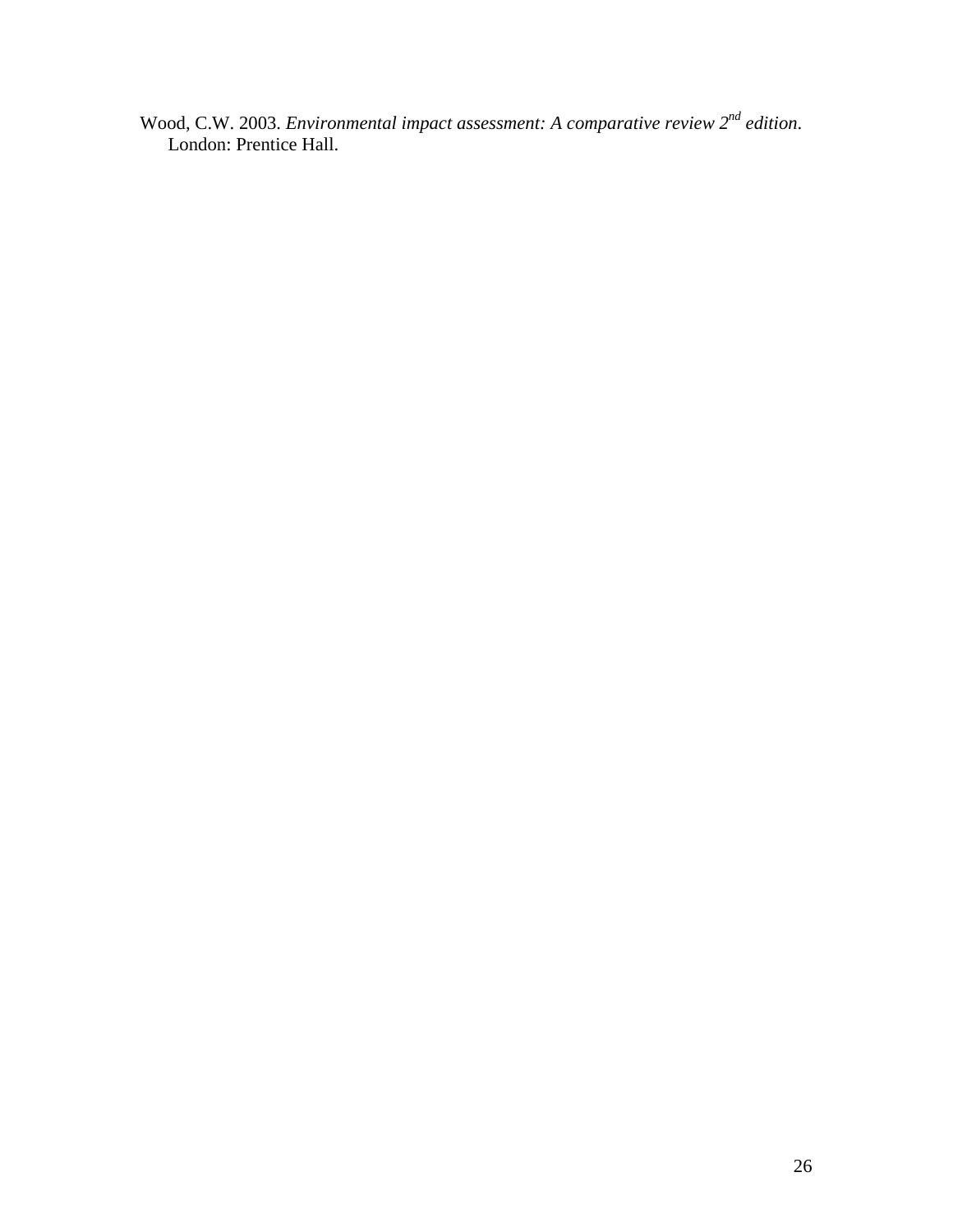## **APPENDIX A**

Excerpt from the NEB web site describing their Public Hearings Process

Intervenors - either individually or as a group - sometimes hire expert witnesses to present their evidence - people whose knowledge and experience qualifies them as specialists or experts.

To save time, the evidence in the public hearing process is filed, either electronically or as a paper document, with all the participants before the hearing takes place. This gives everyone the opportunity to review the evidence before the hearing. It also allows them to submit written information requests - or IRs - asking questions about the evidence put forward by other participants. Every piece of evidence that's accepted gets an exhibit number. Throughout the process and at the hearing, evidence is referred to by its exhibit number.

By hearing day, everyone involved, should have a good understanding of each participant's evidence and interest in the application. Now, the oral public hearing process begins.

The presiding Board member, the Chair, opens the hearing. Administrative and preliminary matters, and motions, are dealt with first. The applicant's witnesses are then sworn in and adopt their evidence. At this point, intervenors may cross-examine them.

Cross-examination is your opportunity to ask questions that are relevant to the issues, and, to test the applicant's evidence. This is why it's important to be familiar with the evidence, and prepare relevant, concise questions in advance. Being well-prepared will help you overcome any nervousness you may feel when it is your turn to question the witnesses. Here's an example.

Intervenor 1: "I have a question for Ms. Dunn about the caribou herd. In Exhibit C-28-3, the ministry estimated the herd at 100 animals. Ms Dunn, in Exhibit B-54, you estimate the herd at 150 animals. I'd like to know why there's two different sets of numbers and whose numbers are accurate."

Ms Dunn: "Yes, I'm aware of the discrepancy. It's my understanding that Exhibit B-54 refers to the combined BC and Alberta herd and the numbers in Exhibit C-28-3 refer only to that part of the herd that's in BC."

Intervenor 1: "Ms Dunn, if you're not sure of the number of caribou, how will you know if your project is affecting the herd?"

Notice that the intervenor asks a question that points to an inconsistency in the applicant's evidence. He/she doesn't promote his/her own position - that is done at the final argument.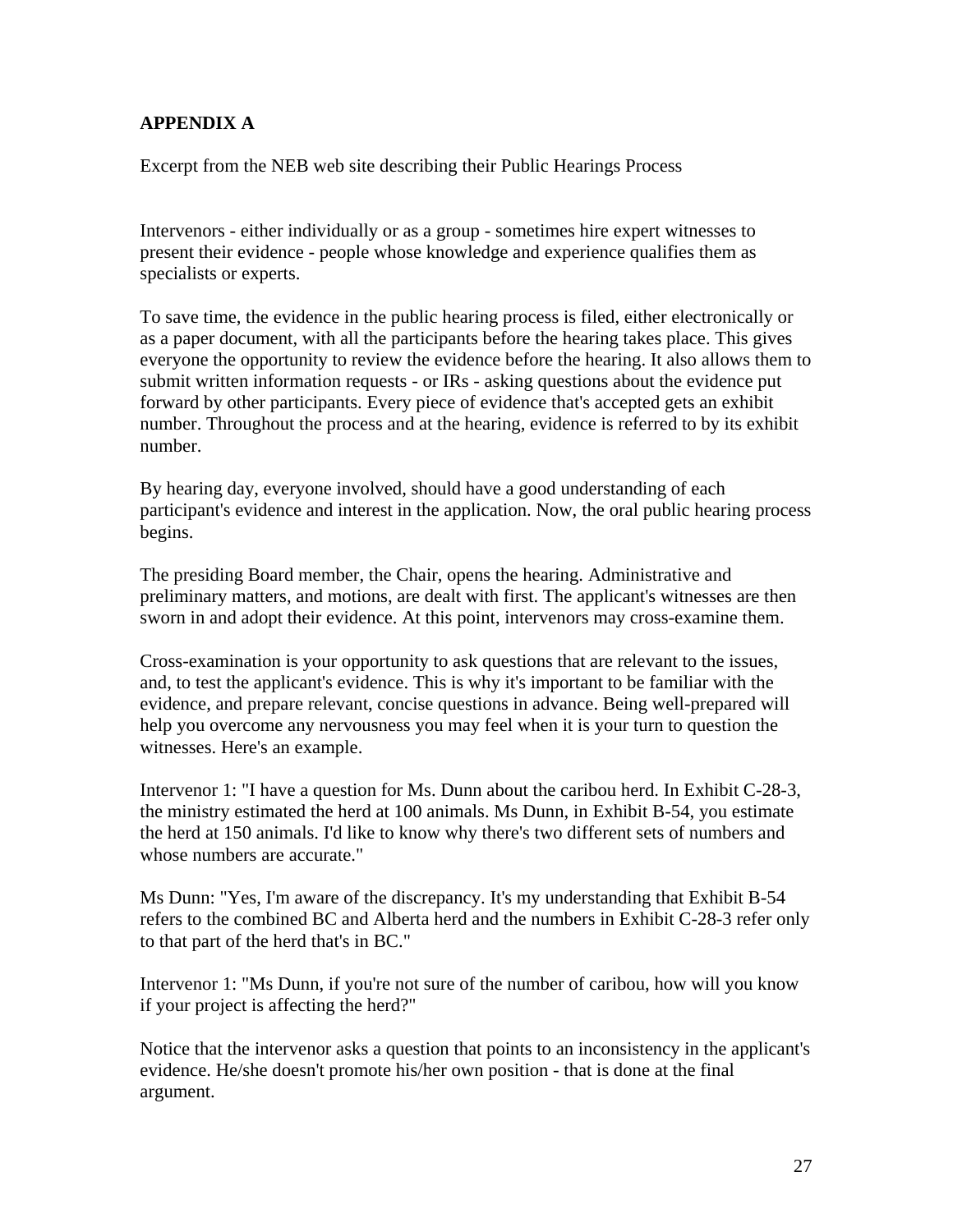Now the intervenors and their witnesses are sworn in and adopt their evidence. When you adopt evidence, you're confirming for the record that you prepared your evidence or that it was prepared under your direction and that it's accurate. If you do not have a lawyer, Board counsel will lead you through the steps.

After intervenors are sworn in and adopt their evidence, it's their turn to be crossexamined. As an intervenor, you may be cross-examined by the applicant's lawyers and by Board counsel, and you may be asked questions of clarification by Board members. Few of us really enjoy being questioned. But you might try thinking of it as an opportunity to help the Board members understand the facts, as you see them.

When cross-examination is complete, the applicant and the intervenors sum up their positions in a final argument. Final argument gives you the opportunity to state your position and to refer to the evidence that supports it. Here's an example of a final argument.

Intervenors - either individually or as a group - sometimes hire expert witnesses to present their evidence - people whose knowledge and experience qualifies them as specialists or experts.

To save time, the evidence in the public hearing process is filed, either electronically or as a paper document, with all the participants before the hearing takes place. This gives everyone the opportunity to review the evidence before the hearing. It also allows them to submit written information requests - or IRs - asking questions about the evidence put forward by other participants. Every piece of evidence that's accepted gets an exhibit number. Throughout the process and at the hearing, evidence is referred to by its exhibit number.

By hearing day, everyone involved, should have a good understanding of each participant's evidence and interest in the application. Now, the oral public hearing process begins.

The presiding Board member, the Chair, opens the hearing. Administrative and preliminary matters, and motions, are dealt with first. The applicant's witnesses are then sworn in and adopt their evidence. At this point, intervenors may cross-examine them.

Cross-examination is your opportunity to ask questions that are relevant to the issues, and, to test the applicant's evidence. This is why it's important to be familiar with the evidence, and prepare relevant, concise questions in advance. Being well-prepared will help you overcome any nervousness you may feel when it is your turn to question the witnesses. Here's an example.

Intervenor 1: "I have a question for Ms. Dunn about the caribou herd. In Exhibit C-28-3, the ministry estimated the herd at 100 animals. Ms Dunn, in Exhibit B-54, you estimate the herd numbers at 150 animals. I'd like to know why there's two different sets of and whose numbers are accurate."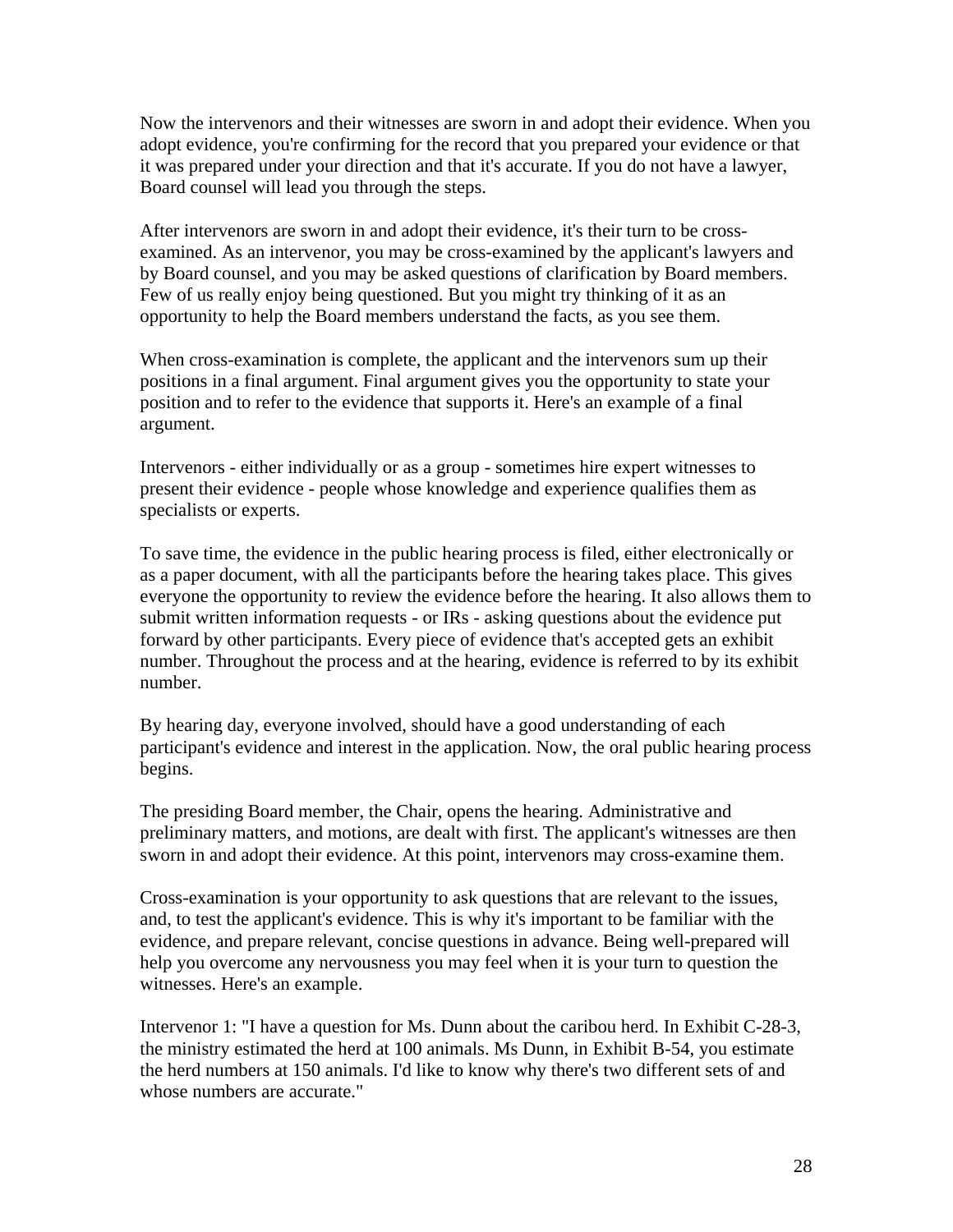Ms Dunn: "Yes, I'm aware of the discrepancy. It's my understanding that Exhibit B-54 refers to the combined BC and Alberta herd and the numbers in Exhibit C-28-3 refer only to that part of the herd that's in BC."

Intervenor 1: "Ms Dunn, if you're not sure of the number of caribou, how will you know if your project is affecting the herd?"

Notice that the intervenor asks a question that points to an inconsistency in the applicant's evidence. He/she doesn't promote his/her own position - that is done at the final argument.

Now the intervenors and their witnesses are sworn in and adopt their evidence. When you adopt evidence, you're confirming for the record that you prepared your evidence or that it was prepared under your direction and that it's accurate. If you do not have a lawyer, Board counsel will lead you through the steps.

After intervenors are sworn in and adopt their evidence, it's their turn to be crossexamined. As an intervenor, you may be cross-examined by the applicant's lawyers and by Board counsel, and you may be asked questions of clarification by Board members. Few of us really enjoy being questioned. But you might try thinking of it as an opportunity to help the Board members understand the facts, as you see them.

When cross-examination is complete, the applicant and the intervenors sum up their positions in a final argument. Final argument gives you the opportunity to state your position and to refer to the evidence that supports it. Here's an example of a final argument.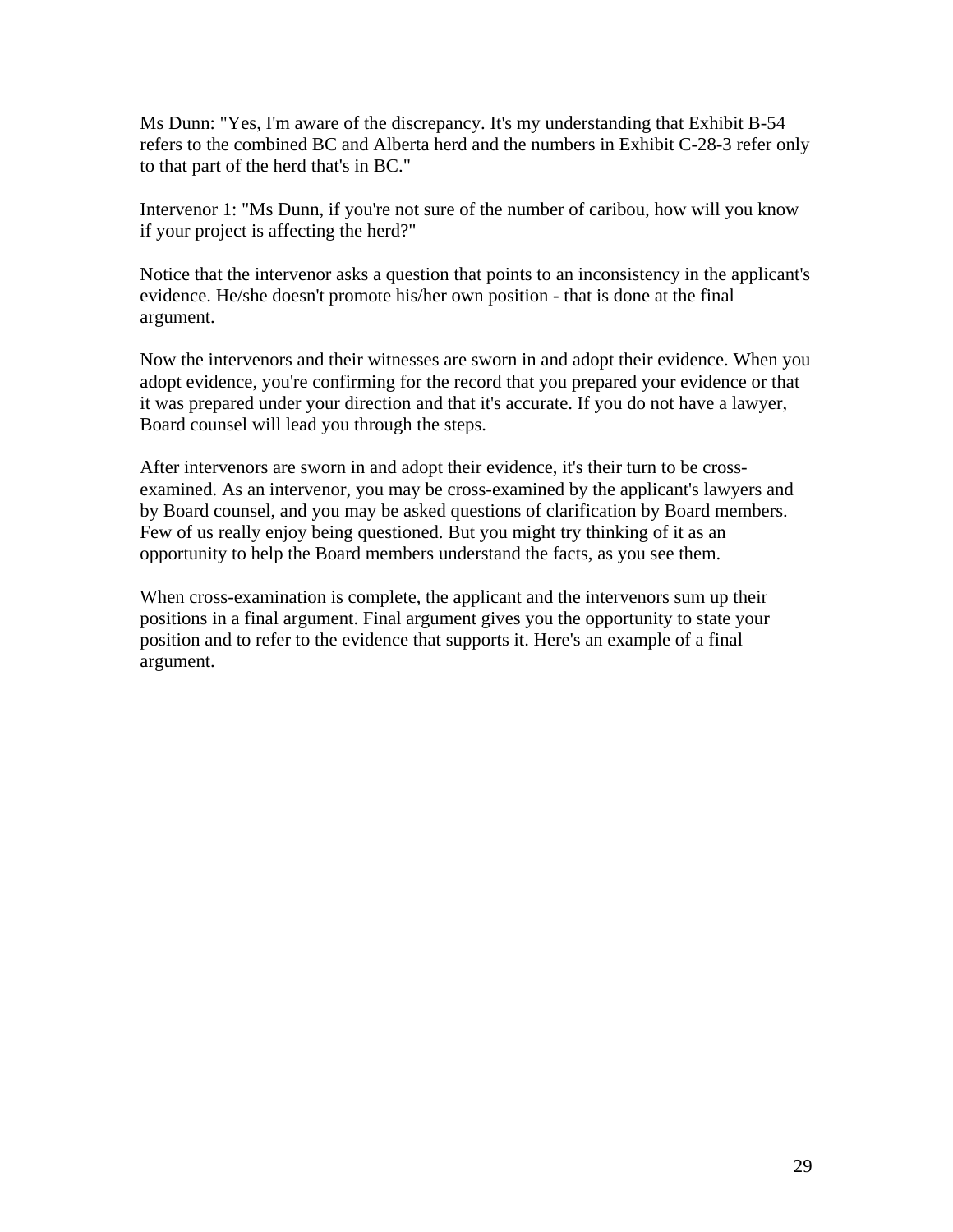### APPENDIX B

Panel members for the joint federal-provincial Panel Review of the White's Point Quarry and Marine Terminal:

Dr. Robert O. Fournier (Chair) received a Ph.D. in Biological Oceanography from the University of Rhode Island in 1967. In 1971, he joined the teaching team of Dalhousie University in Halifax where he has been specializing in Oceanography.

Dr. Jill Grant received a Ph.D. in Regional Planning and Resource Development from the University of Waterloo in 1991. Dr. Grant pursued teaching at the Nova Scotia College of Art and Design as a professor in Environmental Planning (1988-2001) and has been a professor at Dalhousie University's School of Planning and a member of the Graduate Faculty since 2001.

Dr. Gunter Muecke started his teaching and research career as a field geologist for Shell Canada (1960-1963) and then became a lecturer in Mineralogy at Oxford University (1968-1970). In 1969, he received a D.Phil. in Geochemistry from Oxford University. He then pursued a teaching career at Dalhousie University, in the Department of Geology and Earth Sciences (1970-1998) and at the School of Resource and Environmental Studies (1985-1998). Since 1998, he assumed post-retirement appointments as Associate Research professor both at the School of Resource and Environmental Studies and at the Faculty of Science (Geographic Information Systems). Dr. Muecke has a long-standing interest and involvement in the geological aspects of environmental issues. Three prominent Nova Scotians – an oceanographer, a social scientist and a geologist – looked at the issues, heard arguments from all sides and made a decision to not move ahead with the quarry.

Panel members for the Lower Churchill Joint federal-provincial Panel Review:

Co-chair Lesley Griffiths is Co-principal of Griffiths Muecke, a consulting firm that provides services in the areas of consultation and consensus-building processes, environmental impact assessment, resource management and community development. Ms. Griffiths has developed and implemented information and consultation strategies for community and social planning, community economic development, resource developments and various types of waste management planning.

Co-chair Herbert Clarke is a former member of the Canada-Newfoundland Offshore Petroleum Board until July 2008. He held several senior deputy minister positions in the Government of Newfoundland and Labrador and senior executive positions in industry for the Voisey's Bay Nickel Company and Fishery Products International. He was also founding Chairman of the Fisheries Resource Conservation Council.

Dr. Meinhard Doelle is an Associate Professor specializing in environmental law at the Dalhousie Law School. He is the Associate Director of the Marine and Environmental Law Institute and the Director of the Marine & Environmental Law Programme. From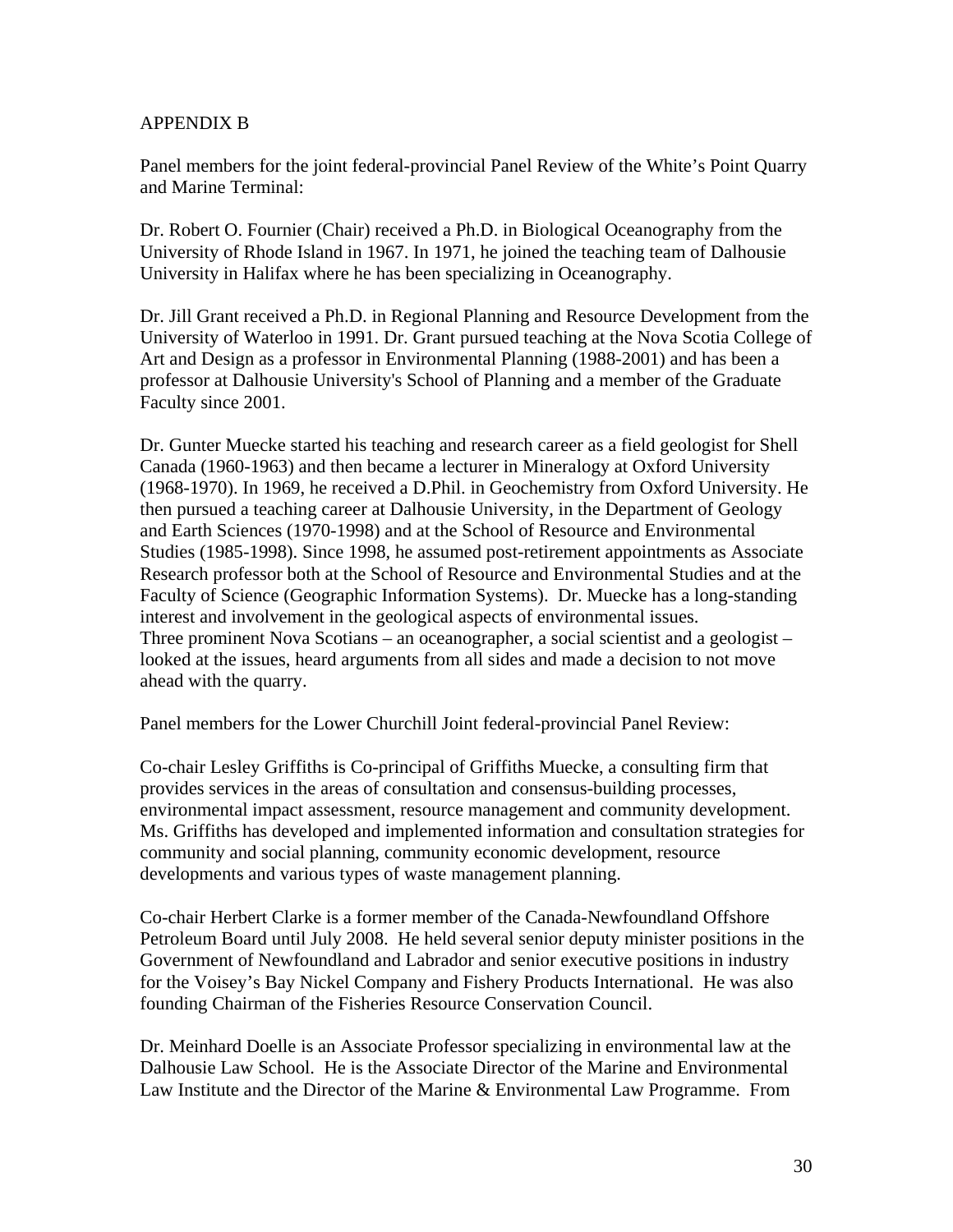1996 to 2001, he was the Executive Director of Clean Nova Scotia. He has been involved in the practice of environmental law in Nova Scotia since 1990 and in that capacity served as drafter of the Nova Scotia *Environment Act*.

Dr. Keith Chaulk is a biologist and Director at the Labrador Institute of the Memorial University. He occupied several positions in the public sector as biologist and scientist in particular, for the Canadian Wildlife Services, the Department of Lands and Natural Resources of the Nunatsiavut Government, Environment Canada and the Labrador Inuit Association. Dr. Chaulk is a resident of Happy Valley-Goose Bay.

James Igloliorte is a former law magistrate and Provincial Court Judge in Labrador. He retired from Provincial Court in 2004. In 1999 he was awarded a National Aboriginal Achievement Award in the field of law. He was honorary colonel of Five Wing Goose Bay for a year and has recently stepped down as Labrador Director with the Innu Healing Foundation. Mr. Igloliorte graduated from Memorial University with a bachelor's degree in science and education in 1974. In 1985 he received his bachelor of law degree from Dalhousie University in Halifax.

Panel members for the NEB hearings for the Emera Brunswick Pipeline Project:

Chair Sheila Leggett has a Bachelor's degree in Biology from McGill University and a Master's degree in Biology from the University of Calgary. She has regulatory experience as well as a background in environmental issues. Ms. Leggett was appointed as a temporary Board Member of the NEB in July 2006 and in September 2006 she was appointed as a Board Member. Before joining the National Energy Board, Ms. Leggett was a Board Member with the Natural Resources Conservation Board (NRCB) which conducts hearings into natural resource development projects in Alberta.

Strater Crowfoot has extensive experience in both the business and board governance worlds. As Executive Director and CEO of Indian Oil and Gas Canada (IOGC), Mr. Crowfoot led the organization for eight years before leaving to accept the position of Chairman of the Indian Taxation Advisory Board, where he was for the next three years. Mr. Crowfoot returned to IOGC in 2008 as Executive Director and CEO. The organization is responsible for oil and gas on Indian reserve lands across Canada; it's a special operating agency within Indian and Northern Affairs Canada. In addition to his work with IOGC, Mr. Crowfoot served as Head Chief of the Siksika Nation on two separate occasions; first from 1988-1995 and then again in 2004-2005. Mr. Crowfoot was also board member with the NEB from August 2006 until the resumption of his duties with IOGC.

Kenneth Bateman holds a Bachelor of Laws degree from the University of Alberta and a Masters degree in International Business Management from the American Graduate School of International Management. Mr. Bateman has extensive experience acting as senior legal counsel for a variety of organizations including investment consortiums and technology companies. Most recently, Mr. Bateman was vice-president of Legal Affairs at ENMAX, a vertically integrated utility corporation in electricity generation,